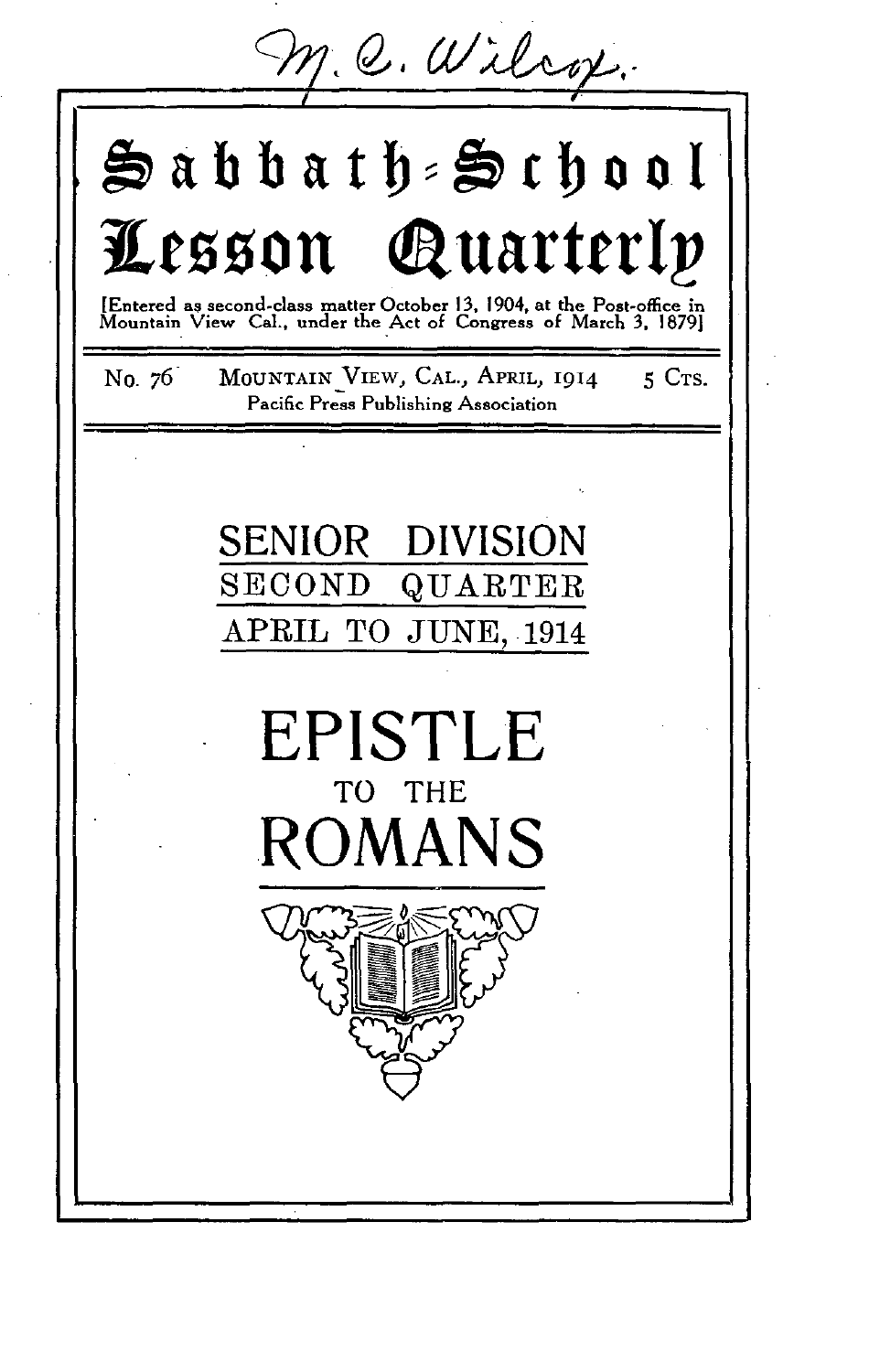# The Sabbath School Worker

A TWENTY-PAGE MONTHLY JOURNAL

Containing valuable instruction on the various phases of the Sabbath-school work, practical suggestions on organization, teaching, class and general exercises, with helps, on current Sabbath-school lessons for the Senior, Intermediate, Primary, and Kindergarten departments. The outline for the S. S. Teachers' Reading Course is given each month. Also many other valuable suggestions for Sabbath-school officers, teachers, parents, and pupils. An invaluable aid to all engaged in Sabbath-school work.

One yearly subscription  $\ldots \ldots \ldots \ldots \ldots \ldots \ldots 50c$ Two or more copies to one address, each  $\dots\dots\dots35c$ 

No subscription entered for less than one year. Address

# *SABBATH SCHOOL WORKER*

# Takoma Park Station Washington, D. C.

# USE "ACTS OF THE APOSTLES" As a Lesson Help

Four hundred and one pages of "Acts of the Apostles" are · devoted to the life and work of the apostle Paul, and sixty-six of those pages relate to his experiences in Rome. Some of the chapter titles under which these more than four hundred pages appear are:

From Persecutor to Disciple, Days of Preparation, Preaching Among the Heathen, Jew and Gentile, In the Regions Beyond, Thessalonica, Berea and Athens, Corinth, The Thessalonian Let-ters, A Liberal Church, A Consecrated Ministry, Paul's Last Journey to Jerusalem, "Almost Thou Persuadest Me," In Rome, Cæsar's Household, Written from Rome, The Final Arrest, Paul Before Nero, Paul's Last Letter, Condemned to Die

From the foregoing partial list of subjects it will be seen at once how helpful this book will be to the student of the present series of lessons. Bound in cloth, \$1.50; limp leather, \$2.00. Prices 10% higher in Canada. Address your tract society.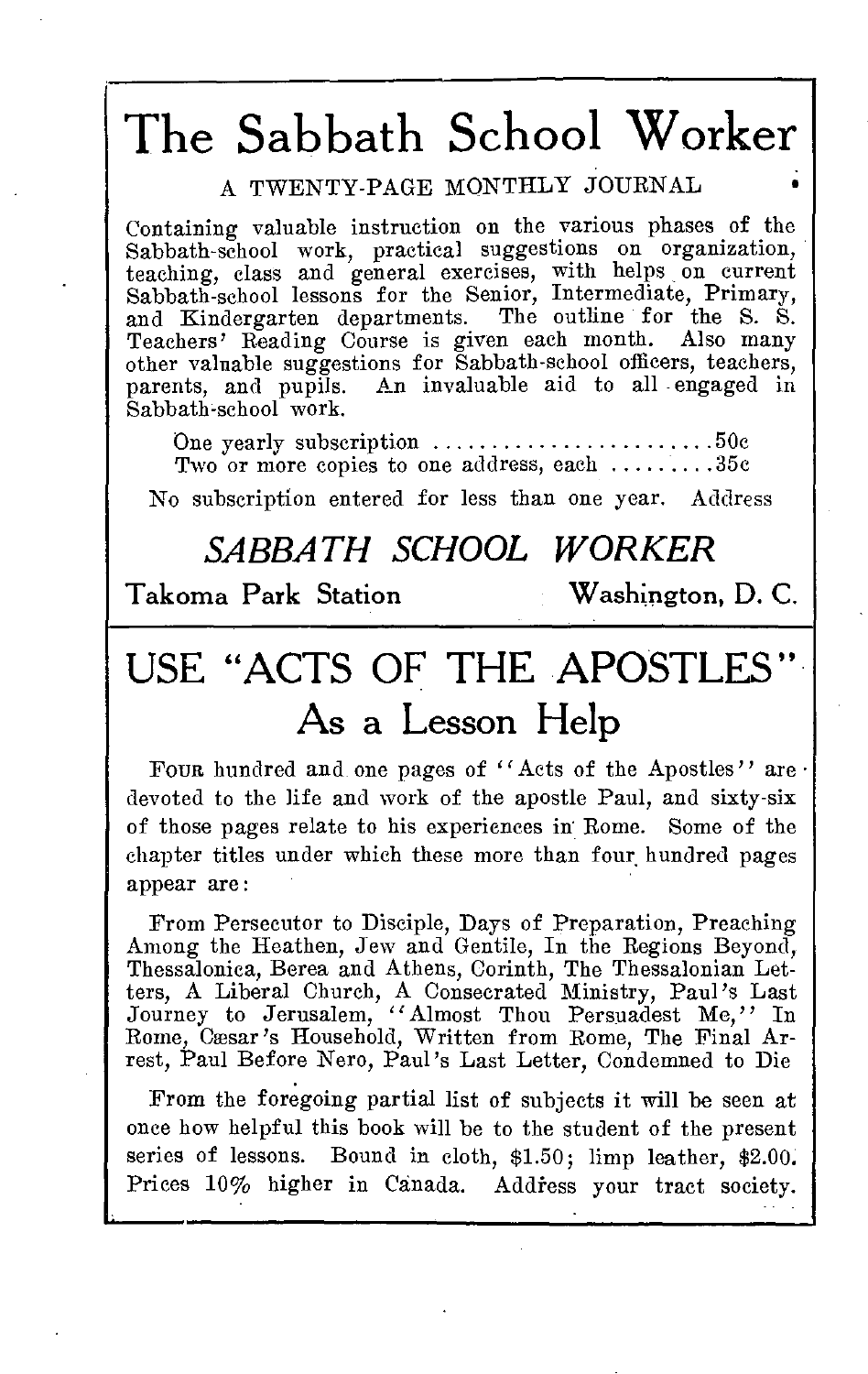# SABBATH-SCHOOL LESSONS ON THE EPISTLE TO THE ROMANS SENIOR DIVISION SECOND QUARTER, 1914

*LESSON I — Righteousness, but How?*  APRIL 4, 1914

| DAILY STUDY OUTLINE |                                                      |                            |
|---------------------|------------------------------------------------------|----------------------------|
| Sunday              | The apostle's desire;<br>the ignorance of the people | Ques. 1-3:<br>notes 1, 2   |
| Monday              | Righteousness by faith                               | Ques. 4-11:<br>notes 3-5   |
| Tuesday             | "Whosoever"-"How shall they<br>hear?"                | <b>Ques, 12-16</b>         |
| Wednesday           | <b>Old Testament comments</b>                        | Ques. 17-20;<br>notes 6, 7 |
| Thursday            | Review of the lesson                                 |                            |
| Friday              | <b>Supplementary Questions</b>                       |                            |

LESSON SCRIPTURE: Romans 10.

#### Questions

1, What was the apostle's desire and prayer for his people ? Verse 1. Note 1.

2. To what did he bear witness? Verse 2.

3. Of what were they ignorant? Whose righteousness did they seek to establish? Verse 3. Note 2.

4. What is the object of the law? Verse 4. Note 3.

5. What will come to the man who perfectly obeys the law ? Verse 5.

6. How many have now, through perfect obedience, this right to live? Rom.  $3:23$ .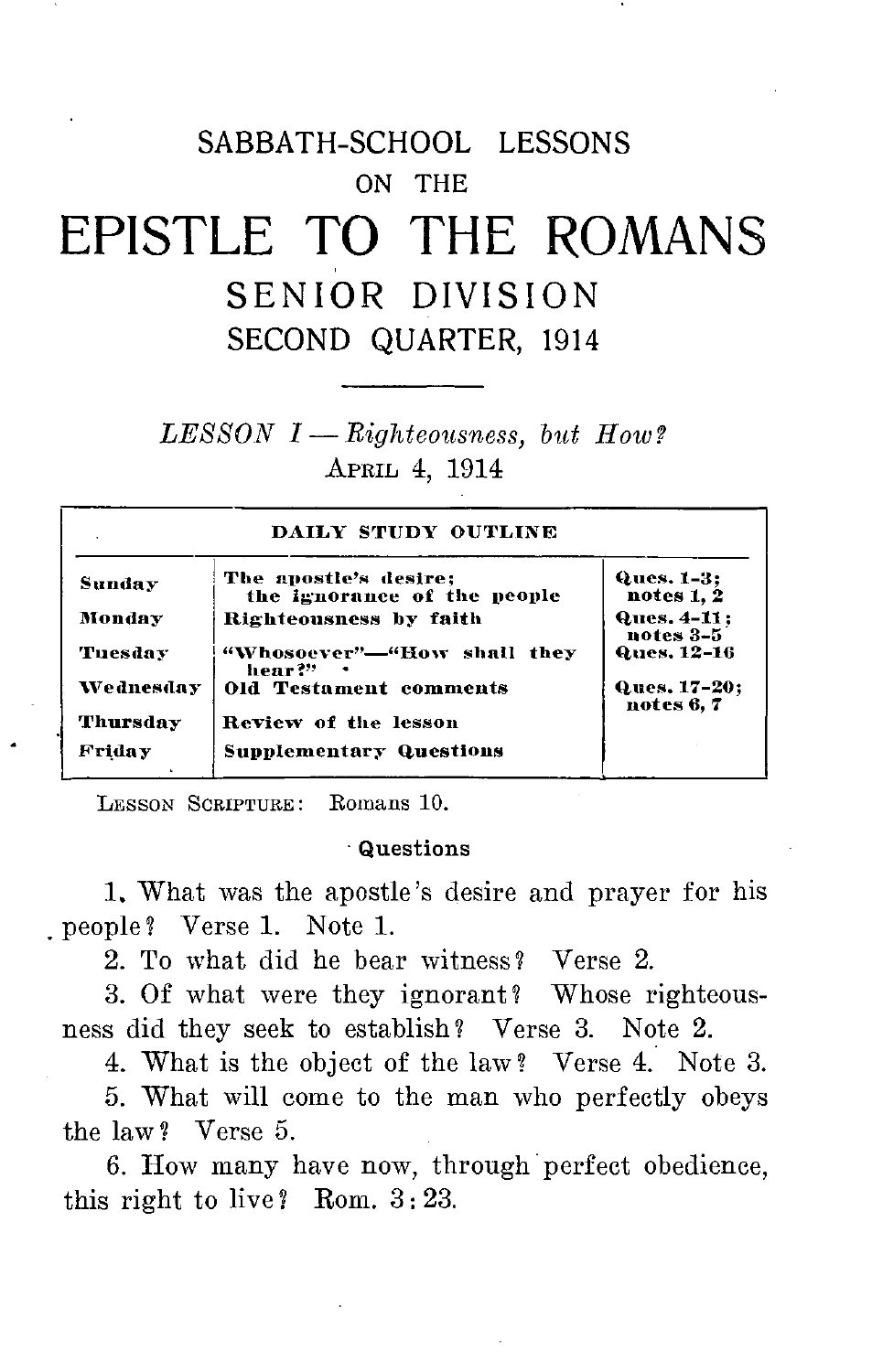7. What does the righteousness by faith admonish not to say? Rom. 10:6, 7. Note 4.

8. What does righteousness by faith say? Verse 8.

9. What is necessary to salvation ? Verse 9.

10. What will faith and confession bring? Verse 10. Note 5.

11. Who will not be put to shame? Verse 11.

12. What is said about distinction between men and races ? What shows the equality of all before God ? Verses 12, 13.

13. What pertinent questions does the apostle ask? Verse 14 and first clause of verse 15.

14. What is said of those who preach the good tidings? Verse 15.

15. Do all accept the glad message ? Verse 16.

16. Upon what is faith based? Verse 17.

17. How many have heard this gospel message ? Verse 18. Note 6.

18. What effort was put forth to arouse them ? What prophecy of the Gentiles is mentioned? Verse 19.

19. What prediction of the Gentiles is quoted from Isaiah? Verse 20. Note 7.

20. But what did God say of those who sought to establish their own righteousness ? Verse 21.

#### **Notes**

1. "My . . . prayer."--- Notwithstanding that the Jews rejected our Lord and persecuted His servants, Paul knew that many of them, even in their persecution of God's people, had real zeal for God, but they did it ignorantly. Had they known, they would not have crucified the Lord's Christ. Acts 3:17; 1 Cor. 2:8.<br>Paul, remembering his own misguided experience, could pray earnestly for them. We do not see as G feel hopeless, may be on the very eve of turning to God. The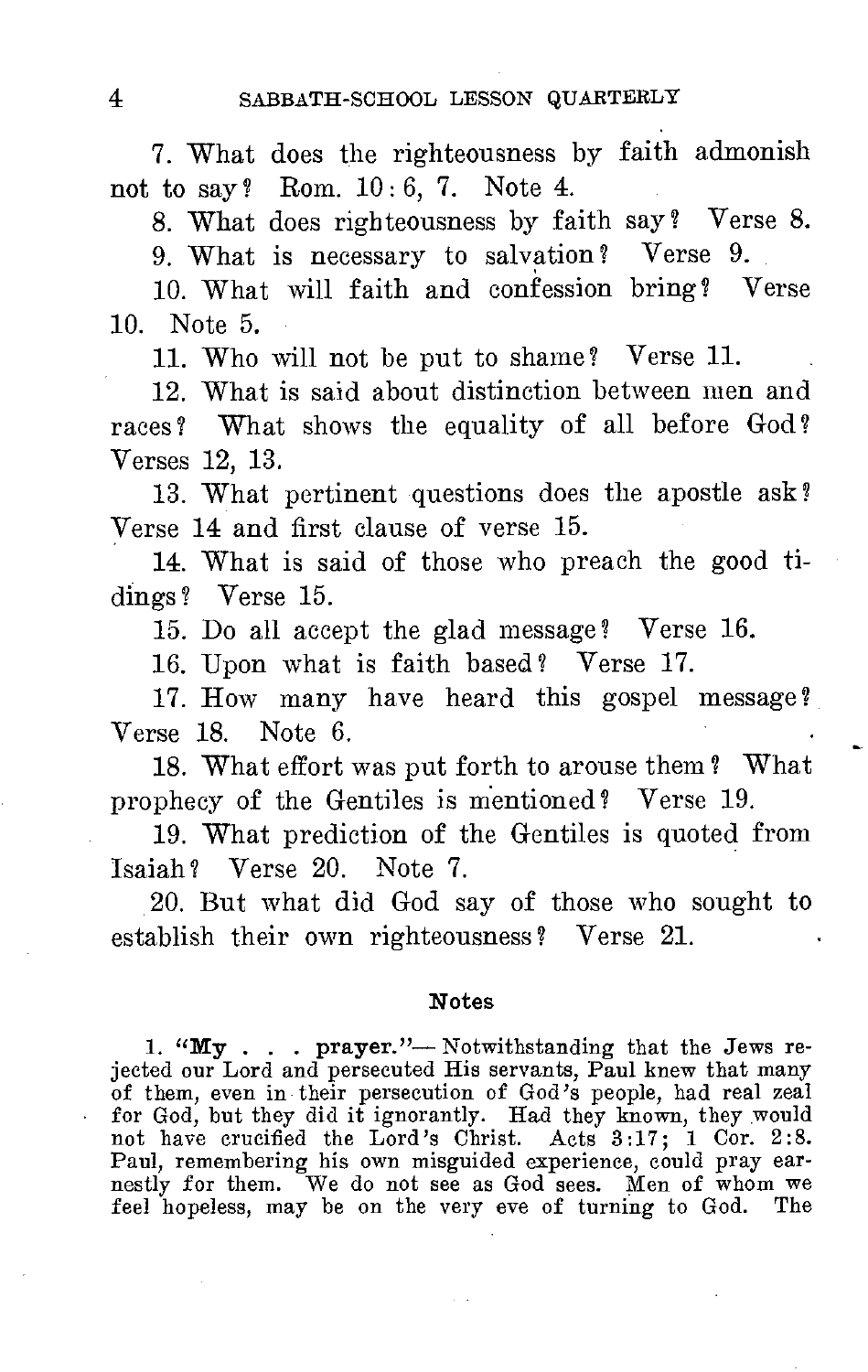Revised Version reads, "zeal *for* God," in verse 2, instead of "zeal *of* God."

**2. "Establish their own righteousness."—** That is what every one tries to do who does not know God, who has not by revelation (Matt. 16:17) seen God, or who forgets His infinite holiness. He who holds ever in view the righteousness of God, will abhor himself and honor God. The gospel places the glory of man in the dust and exalts Jesus Christ.

**3. "End of the law."—** The word "end" in this text means *aim* or *object,* as in James 5:11. The aim, or *object,* of the law is to bring men to Christ. It shuts man in the prison-house of sin with but one door, Christ. It, like a hard master, leads or drives the sinner to Christ as the only source of righteousness. Rom. 7:7, 24, 25; Gal. 3:23, 24. Then in Christ the righteousness, the requirement, of the law is fulfilled in those who walk after the Spirit. Rom. 8:4. Faith in Christ, we have learned, establishes the law in the heart.

**4. Righteousness by faith** is personified and made to speak for itself. **It** does not demand that man shall do great things by which he will take glory to himself. Man is not to descend into the deep, nor must he climb up to heaven; all he needs to do is to yield himself, and believe in Christ Jesus, who has come down to him. Thus it was in the days of Moses. They did not need to climb up to the serpent, but  $\cdot$  look and live." Thus it is now. Jesus the Lord, the Saviour, has come down to us. Open the heart, and let faith see Him there. And it is all in the word which faith brings, with its cleansing power, within the heart.

**5. "Unto righteousness."—** There is much belief which merely accepts facts and no more. Faith accepts righteousness, reaches to it, makes it its own. The faith which stops short of righteousness is a failure.

**6. "Their sound."—** The voice of God speaking through His works; for the quotation is from Ps. 19:4. Sometimes He speaks in dread majesty, sometimes in marvelous wisdom, sometimes in the terrible tempest, in the soft-breathing night breezes, in the mighty oak, in the tiny floweret, in all the wonders of the jeweled dome above us. In a thousand different ways is proclaimed to . the thoughtful, longing heart the power, the wisdom, and the love of God. There has always been light enough to lead to God, and there is sufficient potency in one ray to save the soul who receives and follows the light.

7. "I **was found of them that sought Me not."—** All through God's work with Israel, He desired to make them instruments of salvation to the nations. He placed them in the center of civilization, in the highway of the nations, that they might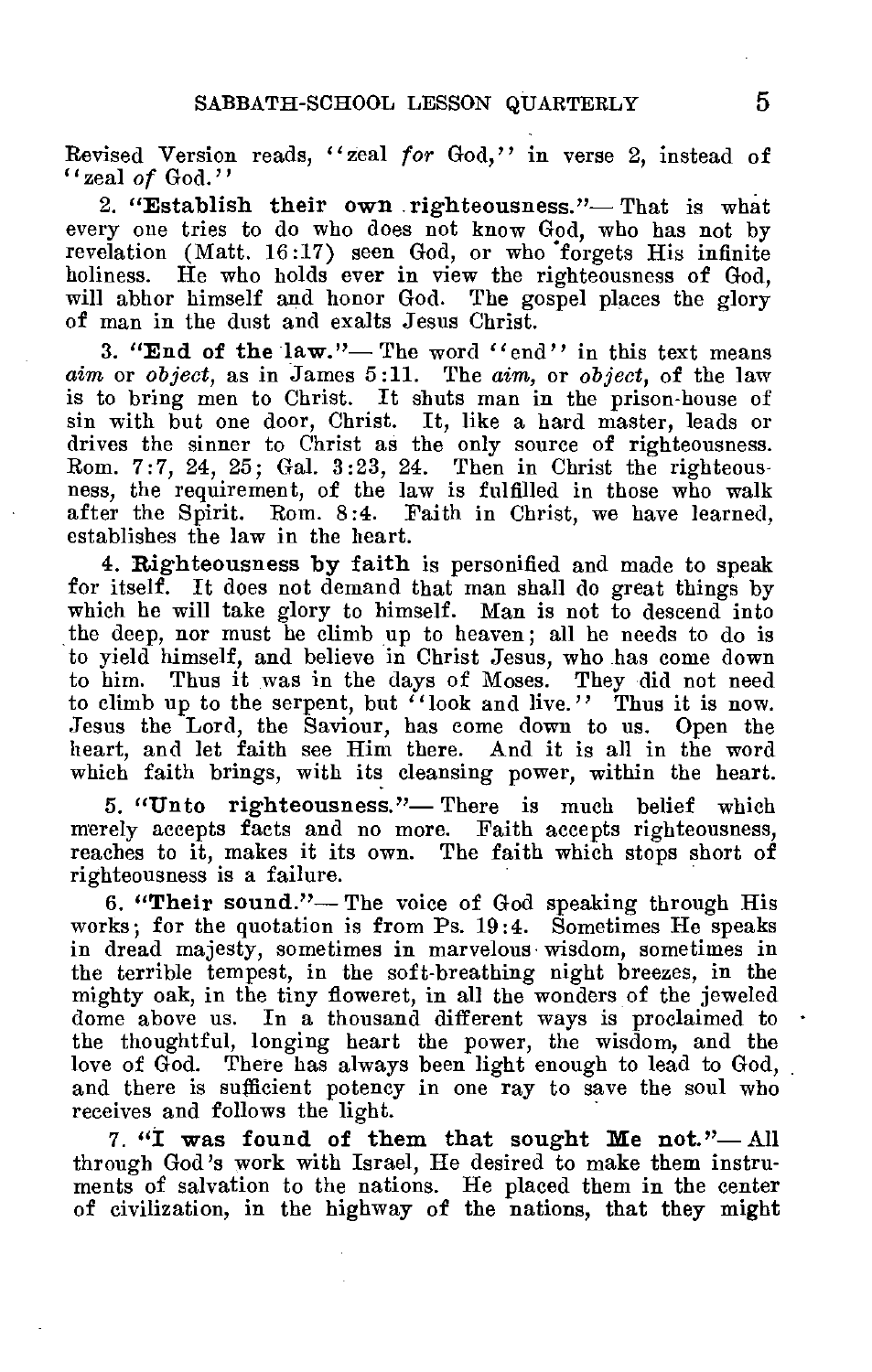minister light to the peoples of earth. He taught them this in object-lesson, in precept, in psalm, in prophecy. But all these blessings they took to themselves, and perverted them into curses. We hold our blessings only by using them for others.

#### Supplementary Questions for Home Study

1. Should we place any one outside of God's limit and power to reach and save? For how many, then, should we pray?

2. In the light of this lesson, can we prosper spiritually and not bear witness for God?

#### *LESSON II — Election by Grace*

## APRIL 11, 1914

| DAILY STUDY OUTLINE |                                             |                           |
|---------------------|---------------------------------------------|---------------------------|
| Sunday              | "God hath not cast away His<br>people"      | Ques. 1-5:<br>note 1      |
| Monday              | A disappointment; why some<br>were hardened | Ques. 6-9:<br>notes 2, 3  |
| Tuesday             | Israel's fall; salvation to the<br>Gentiles | Ques. 10-13:<br>notes 4-6 |
| Wednesday           | Branches broken off: "grafted<br>in"        | Ques. 14-18:<br>note 7    |
| Thursday            | Review of the lesson                        |                           |
| Friday              | <b>Supplementary Questions</b>              |                           |

LESSON SCRIPTURE: Rom. 11:1-18.

#### Questions

1. What proof did the apostle give that God had not cast off His people? Verse 1. Note 1.

2. What further proof does he cite ? Verse 2.

3. How did Elijah feel? Verse 3.

4. What assurance did God give His servant? Verse 4.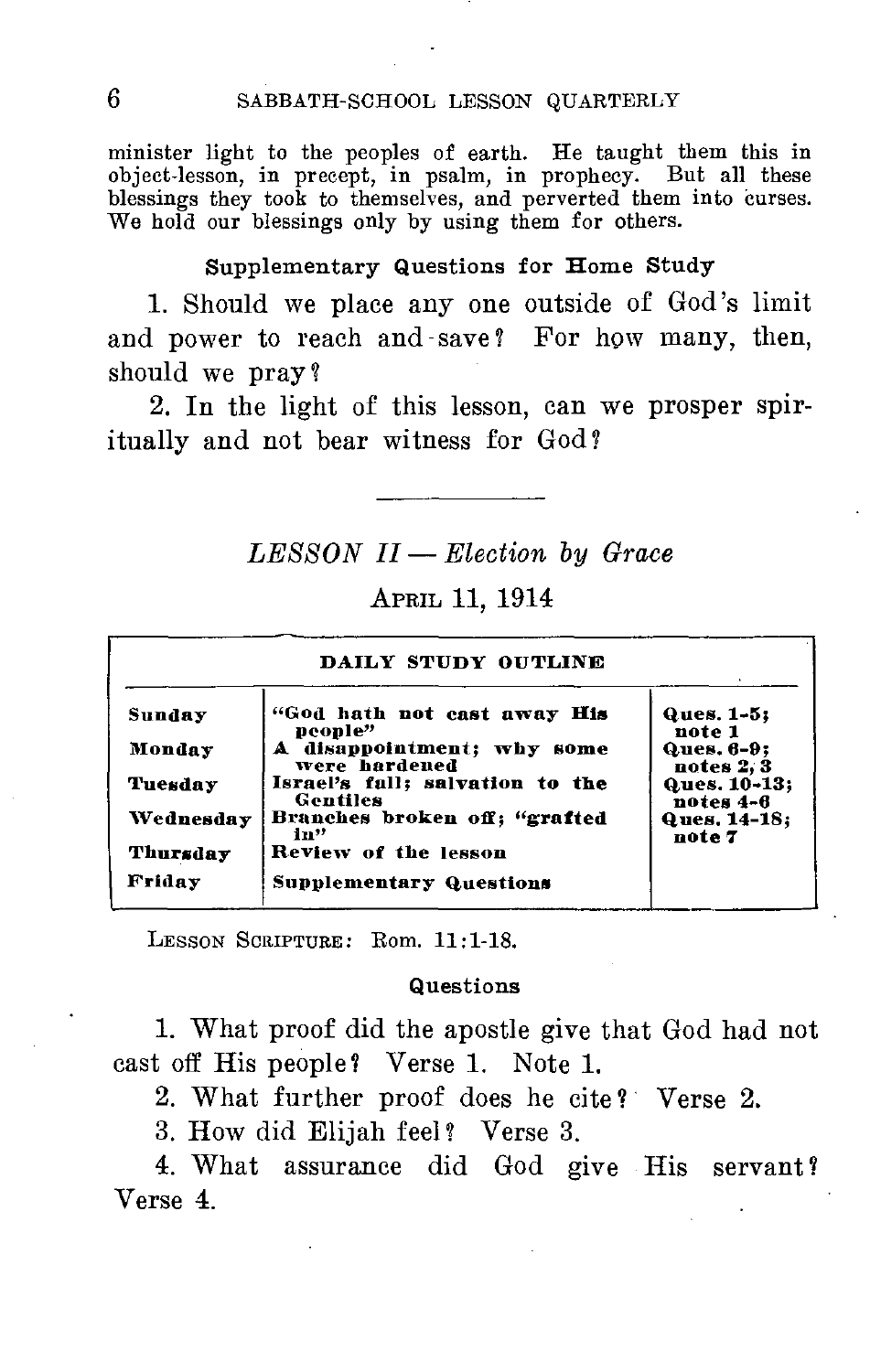5. What conclusion does the apostle draw from these instances? Verse 5.

6. But by what alone is this election ? Verse 6.

7. What disappointment must necessarily come to Israel, who sought righteousness by works? Verse 7, first part. Note 2.

8. Who did obtain the righteousness they sought? Verse 7, last part.

• 9. Why were the rest blinded or hardened? Verse 8. Note 3.

10. Of what were they worthy? Verses 9, 10. Note 4.

11. What question does the apostle ask? What answer is given? Verse 11, first part.

12. What good thing came through their stumbling? For what purpose as regards Israel? Verse 11, last part. Note 5.

13. From what condition of Israel is most gained? Verse 12. Note 6.

14. To whom, and why, is the apostle thus writing? Verses 13, 14.

15. What comparison is drawn between the casting away and the receiving of the Hebrew people? Verse 15.

16. What proofs are given of character? Verse 16.

17. How did the Gentiles come in? What blessings thus came to them ? Verse 17. Note 7.

18. What reason is given to show us we have no right to boast or glory? Verse 18.

#### Notes

1. "I also."- Paul was in his own experience a demonstration that God had not cast away the Jews from salvation. For if God could pardon Paul, who was a persecutor and blasphemer, He could pardon all who came to Him; for He is "no respecter of persons."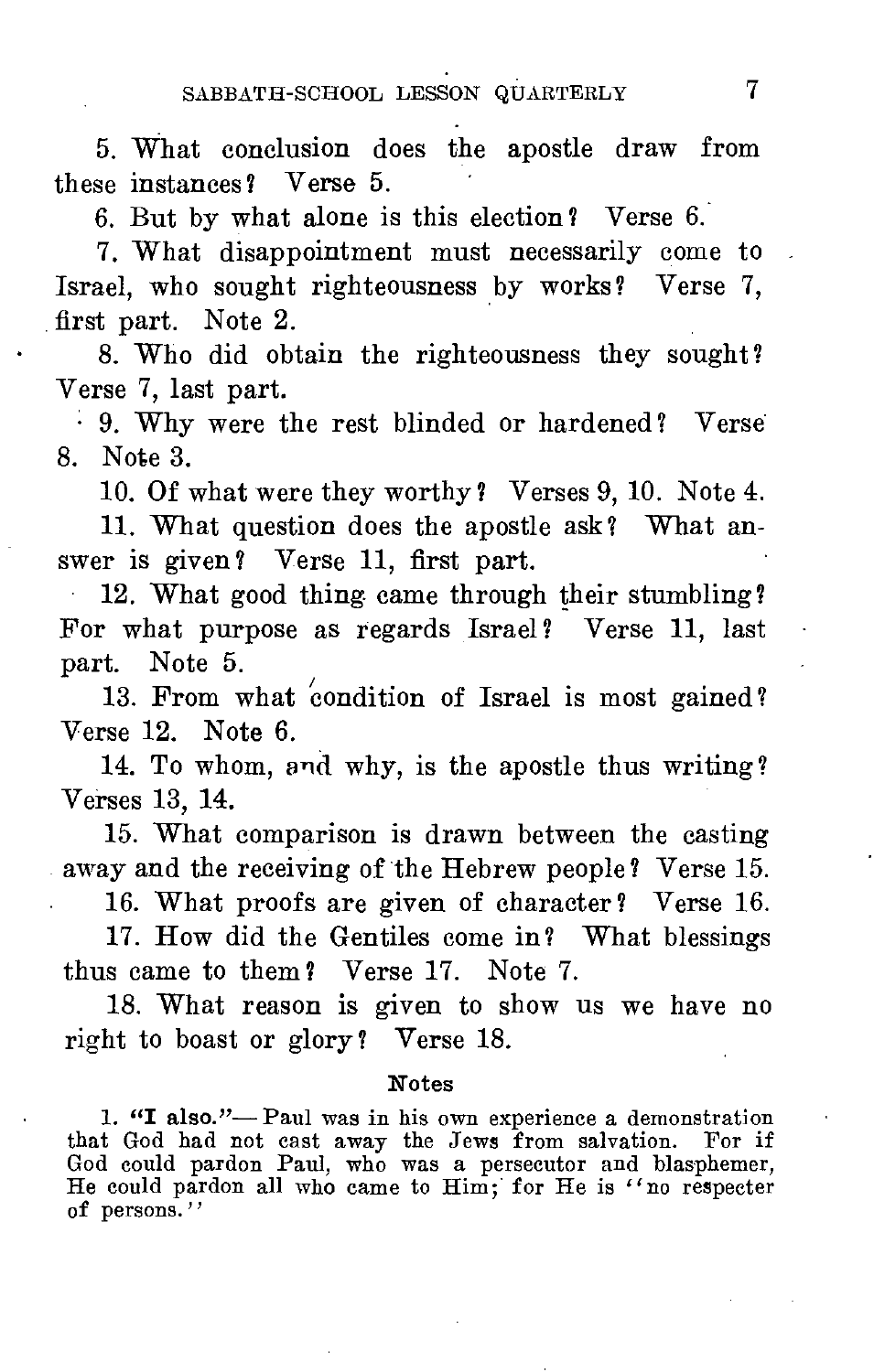**2. "Israel hath not; . . . the election hath."—** Israel sought righteousness by works. But how could they obtain it? for all their works fell short of God's glory. Faith in the free grace of God was wanting. The election obtained righteousness, because they chose it, chose God's grace, God's righteousness in their behalf, chose all for which He had chosen them.

**3. "Blinded."—** Better "hardened," as in the margin. They were hardened because they would not accept God's way, and God let them have their own way.

**4. "Let."—** As they are determined to walk in their own way, let them have it, let them have all the fruitage thereof. All the things mentioned are the legitimate fruit and consequences of their own choice.

**5. "Their fall."—** Not their destruction as individuals, but their separation from God, their setting aside, as a special people. Christ had come. The true  $Israel$ — the Jew — was of the spiritual seed alone. See Rom. 2:28, 29; 9:6-8. "The leaders in the Jewish nation had signally failed of fulfilling God's purpose for His chosen people. Those whom the Lord had made the depositaries of truth had proved unfaithful to their trust, and God chose others to do  $\hat{H}$  work."—"The Acts of the Apostles." *pages 78, 79.* 

But though cast off in their national capacity, God eagerly longed that they as individuals should come into the fold through Christ.

**6. "The fall . . . their fulness."—** God would have used the nation of Israel to enlighten the world in the fullest sense if they had yielded fully to Him; but when their whole effort and thought was for themselves, they held the world back from the riches of God's grace entrusted to them. Their fall as a nation, and the proclamation of the gospel to all alike, opened to the world the infinite riches of God's grace. But even greater blessings would have been given if they had yielded all, so. that God could have used them as a positive force in the work of carrying the gospel.

**7. "Partakest of the Root."—** The Root of the holiness is Christ. If branches will not partake of His life, they die, or are cut off. As is the character of the source, so is that which it produces. The lump evidently refers to the loaves offered when Israel entered the land. See Num. 15:18-21. We must not lose sight of the fact that the term "Israel" is used in its twofold aspect. The Jews used it in its literal, fleshly, national aspect, and many Christian expositors do still. Paul recognized this, but his effort was to show to them that only Israel by faith was acceptable to God. So Abraham, Isaac, and Jacob — the fathers — obtained the blessings and the promise by faith. Therefore when obtained the blessings and the promise by faith.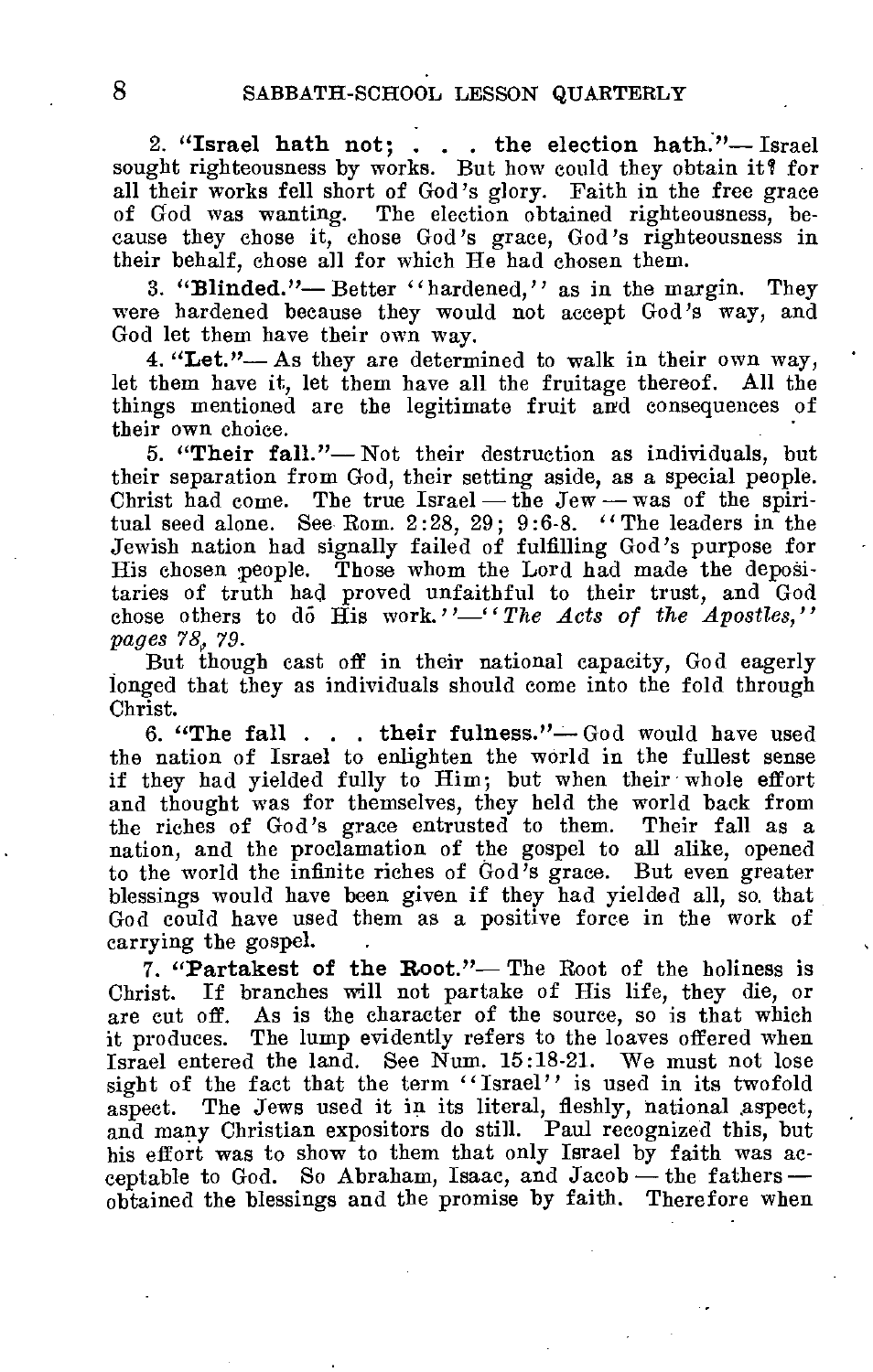the people as a nation were set aside, the individuals were not. God had better things for them in a "fulness" not earthly, but heavenly.

#### Supplementary Questions for Home Study

1. Which class grasps salvation, the mass or the remnant ?

2. What proves that there was salvation for all in Elijah's time? What proves the same of Paul's day?

3. When did Israel settle her fate as a nation?

4. What Israel still survives?

*LESSON III —"The Fulness" of Jew and Gentile* 

#### APRIL 18, 1914

| DAILY STUDY OUTLINE |                                           |                             |
|---------------------|-------------------------------------------|-----------------------------|
| Sunday              | <b>Admonition to the Gentiles</b>         | $Q$ des. $1-5:$<br>note 1   |
| Monday              | The natural branches grafted in<br>again  | Ques. 6-9;<br>note 2        |
| Tuesday             | How all the true Israel shall be<br>saved | Ques. 10-13:<br>notes 3, 4  |
| Wednesday           | God's mercy upon all                      | Ques. 14-17;<br>notes 5-7   |
| Thursday            | The all-sufficiency of God                | Ques. 18, 19;<br>notes S. 9 |
| Friday              | Review of the lesson                      |                             |

LESSON SCRIPTURE: Rom. 11:19-36.

#### Questions

1. What would the converted Gentiles be likely to say regarding their union with God? Verse 19.

2. Why were the Hebrew branches broken off *?* How did the Gentile Christian stand? What spirit should he manifest? Verse 20.

3. What solemn admonition is then given? Verse 21.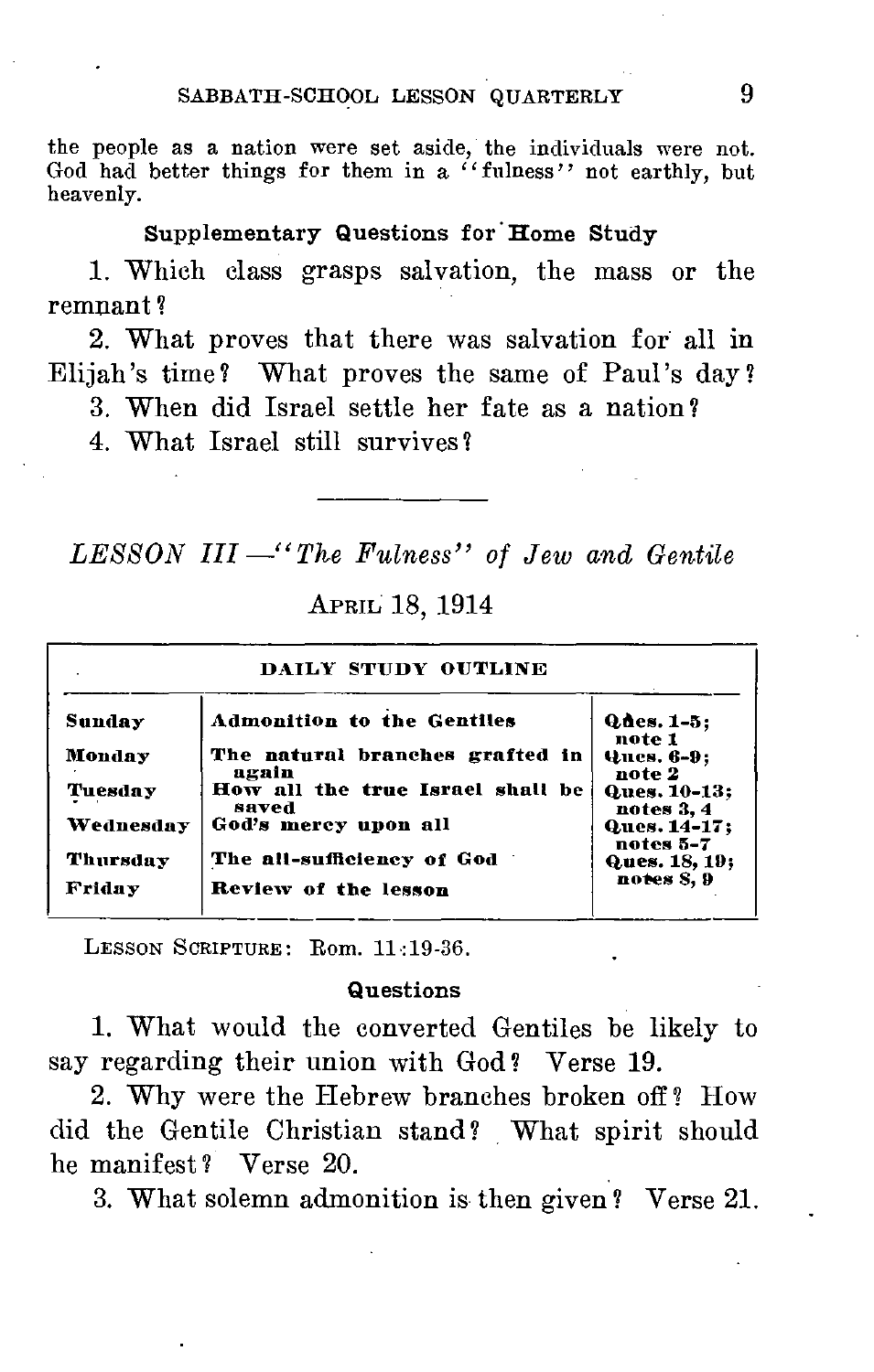4. What does the apostle ask us to behold ? Verse 22, first part. On whom was his severity manifest? Second part.

5. Toward whom was goodness exercised? On what conditions? Verse 22, last part. Note 1.

6. What will be done to those who through unbelief have been cut off, if they believe? Verse 23.

7. What comparison does the apostle draw ? Verse 24. Note 2.

8. Of what would he not have them ignorant ? Why ? Verse 25, first part.

9. What is the mystery? Verse 25, last part.

10. In whom did the Hebrews find fulness? John  $1:16.$ 

11. In whom do the Gentiles find fulness? Col. 2: 9, 10. Note 3.

12. What will be the result of this experience ? Rom. 11: 26, first part. What prophecy will thus be fulfilled? Verse 26, last part. Note 4.

13. What covenant included this full salvation ? Verse 27. Compare Heb. 8: 10-12.

14. What seemingly contradictory statement does the apostle make concerning the children of Israel ? Verse 28. Note 5.

15. What assurance is given concerning the gifts and calling of God? Verse 29. Note 6.

16. What should the believing Gentiles know ? Verses 30, 31.

17. What has God done to all? Why ? Verse 32. Note 7.

18. What is said of God's wisdom and knowledge ? Verse 33. Note 8.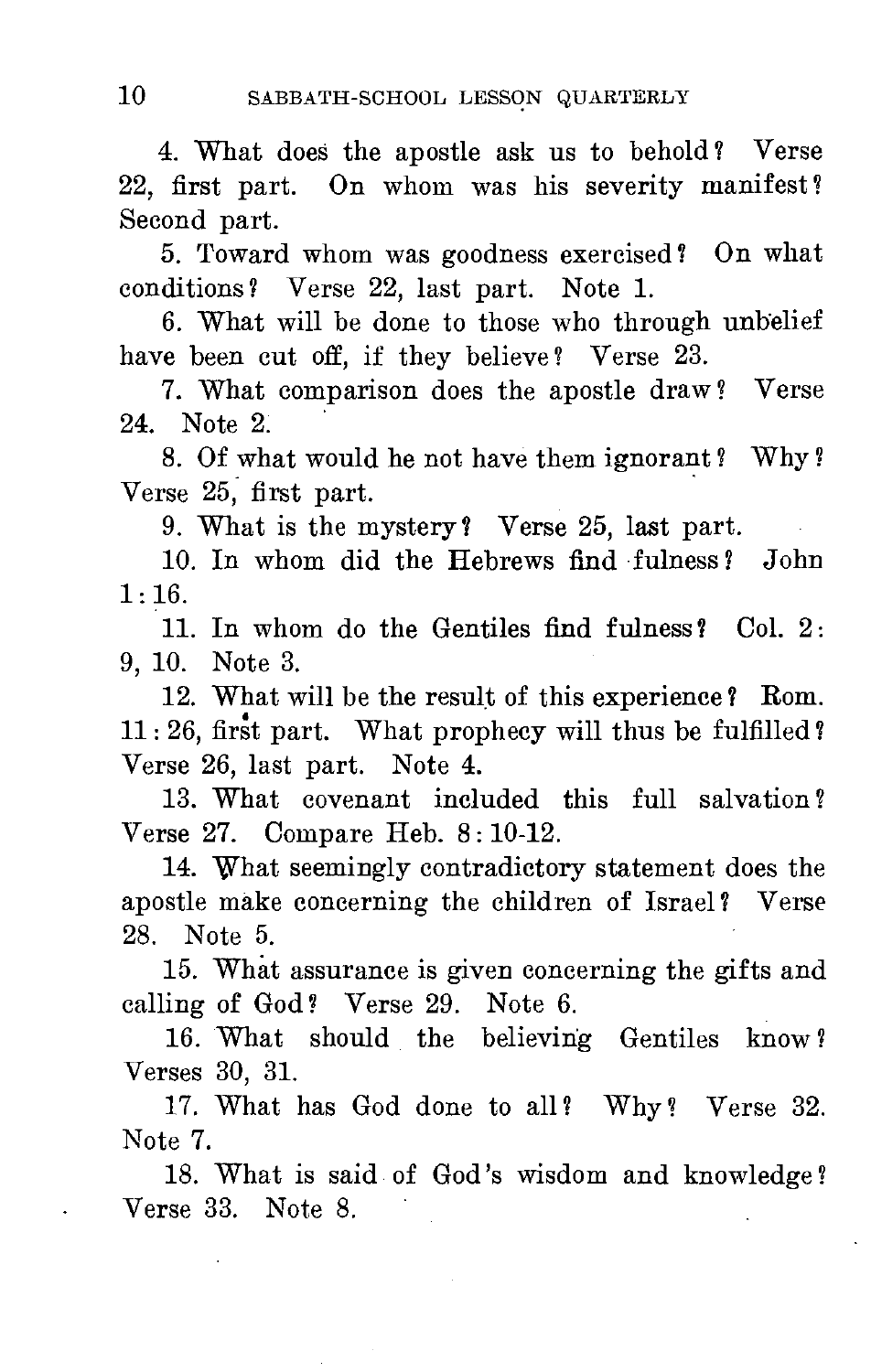19. In what is His all-sufficiency shown ? Verses 34-36. Note 9.

#### Notes

1. "Behold therefore the goodness."— There is goodness in God's severity. It cut off the Jews as a nation. It did not cut off a single Jew as an individual. If he would not believe, he remained in condemnation. His name as Israel, with the character of a sinner, would not save him. But the severity against those who fell in a national way opened in an equal way to every one the goodness and mercy of God, where "there is neither Jew nor Greek, there is neither bond nor free."

2. "Contrary to nature."— According to nature the fruit borne is that of the scion, the engrafted piece, not the root; but contrary to nature, the scion itself becomes changed, and the root indicates the character of the fruit. The Root of Israel is Christ Jesus. The Gentile is a wild olive-branch. But the fruit is of the Root, not the branch.

3. "The fulness."— This term has been greatly perverted. It has been made to mean the conversion of the Jews and their restoration as a nation in the last days. But if the fulness applies to Jews or Gentiles as persons, it must include every one, and we know that not all of either class will be converted. The simple Scripture truth is much clearer. The fulness is that which supplies all needs. To the Jew it was offered in Christ Jesus. And of Him John says, "Of His fulness have all we received, and grace upon grace." "For it pleased the Father that in Him should all fulness dwell." Col. 1:19. There every believing Jew found it. But addressing the Gentile Christians, Paul said, "In Him dwelleth all the fulness of the Godhead bodily, and in Him ye are made full." Col. 2:9, 10, R.V. The fulness of Jew and Gentile is in Christ Jesus our Lord; and the blindness, or hardness, happened to Israel until all the covenant blessings in Christ were offered to the Gentiles.

4. "And so."— That is, by faith in Christ, the Fulness, shall Israel be saved. "Thou [the Gentile convert] standest by faith," and the Jews will stand also if they abide not in unbelief in Christ the Fulness. And therefore there shall come "out of Zion the Deliverer." Only in the Deliverer can fulness of blessing be found.

5. "Enemies . . . beloved."—Looked upon as a whole, as a nation, the Israelites were excluded, east off for the sake of all others; but they are beloved still for the sake of the covenants made with the fathers.

6. "Without repentance."—God does not repent of the good He has done. Man may misuse His gifts, despise His good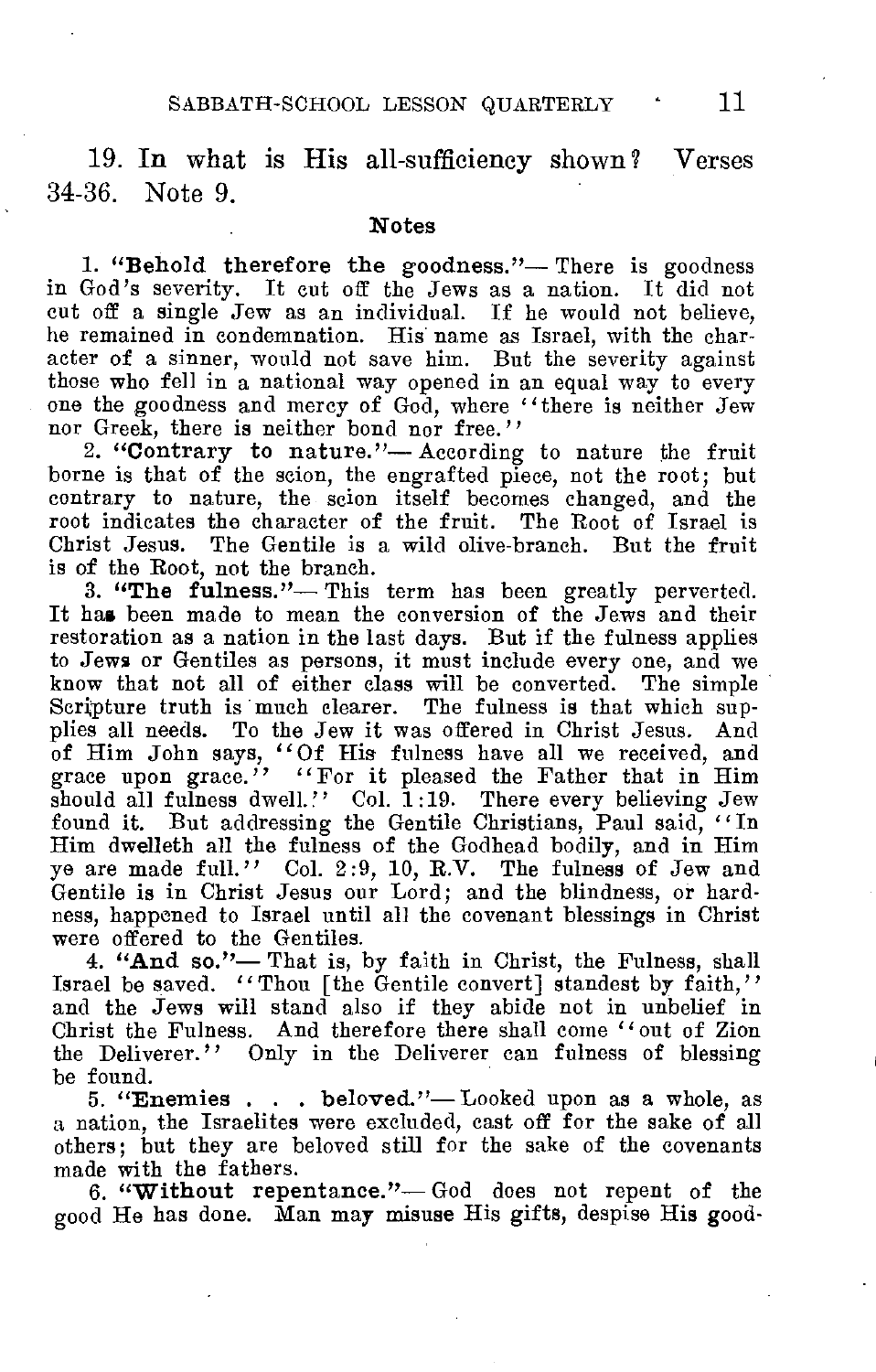ness, yet Infinite Love will not repent that He bestowed that love. For God loves mankind, not because it is lovable, but because He is love; and "we love, because He first loved us."

7. "All . . . all."— And God has done this because Infinite Wisdom knew that only in His mercy was there hope for man. Man may fix up ten thousand schemes by which it is thought he singly or unitedly may save himself, but all his efforts will prove futile. All are in unbelief, for all have sinned, and He in His goodness proffers mercy unto eternal salvation to all.

8. "Riches, . . . wisdom, . • . knowledge."—In the fulness of God rests our hope, not in the hoped-for sufficiency of ourselves.

9. Of Him in their origin, through Him in their disposal, unto Him that all His purposes may be fulfilled to His glory. It would seem that the apostle was carried away with God's marvelous plan of saving man, as he closes this doctrinal part of this marvelous epistle. The grace of Christ, given in God's wisdom, love, and power, meets all man's needs, solves all perplexities, works for man's eternal good, and redounds to the praise and glory of God.

## *LESSON IV — A Living Sacrifice*  APRIL 25, 1914

| DAILY STUDY OUTLINE |                                            |                                       |
|---------------------|--------------------------------------------|---------------------------------------|
| Sunday              | An appeal                                  | Ques. 1-5:<br>notes 1-5               |
| Monday              | Members of one body                        | Ques. 6-9:                            |
| Tuesday             | How and why the gifts are given            | notes 6,7<br>Ques. 10, 11:            |
| Wednesday           | The gifts: their order: how ex-<br>ercised | note 8<br>Ques. 12-15;<br>notes 9, 10 |
| Thursday            | Review of the lesson                       |                                       |
| Friday              | <b>Supplementary Questions</b>             |                                       |

LESSON SCRIPTURE: Rom. 12:1-8.

LESSON HELPS: 1 Corinthians 12; Eph. 4:7, 8, 11, 12.

#### Questions

1. By what does the apostle beseech his brethren ? Verse 1, first clause. Note 1.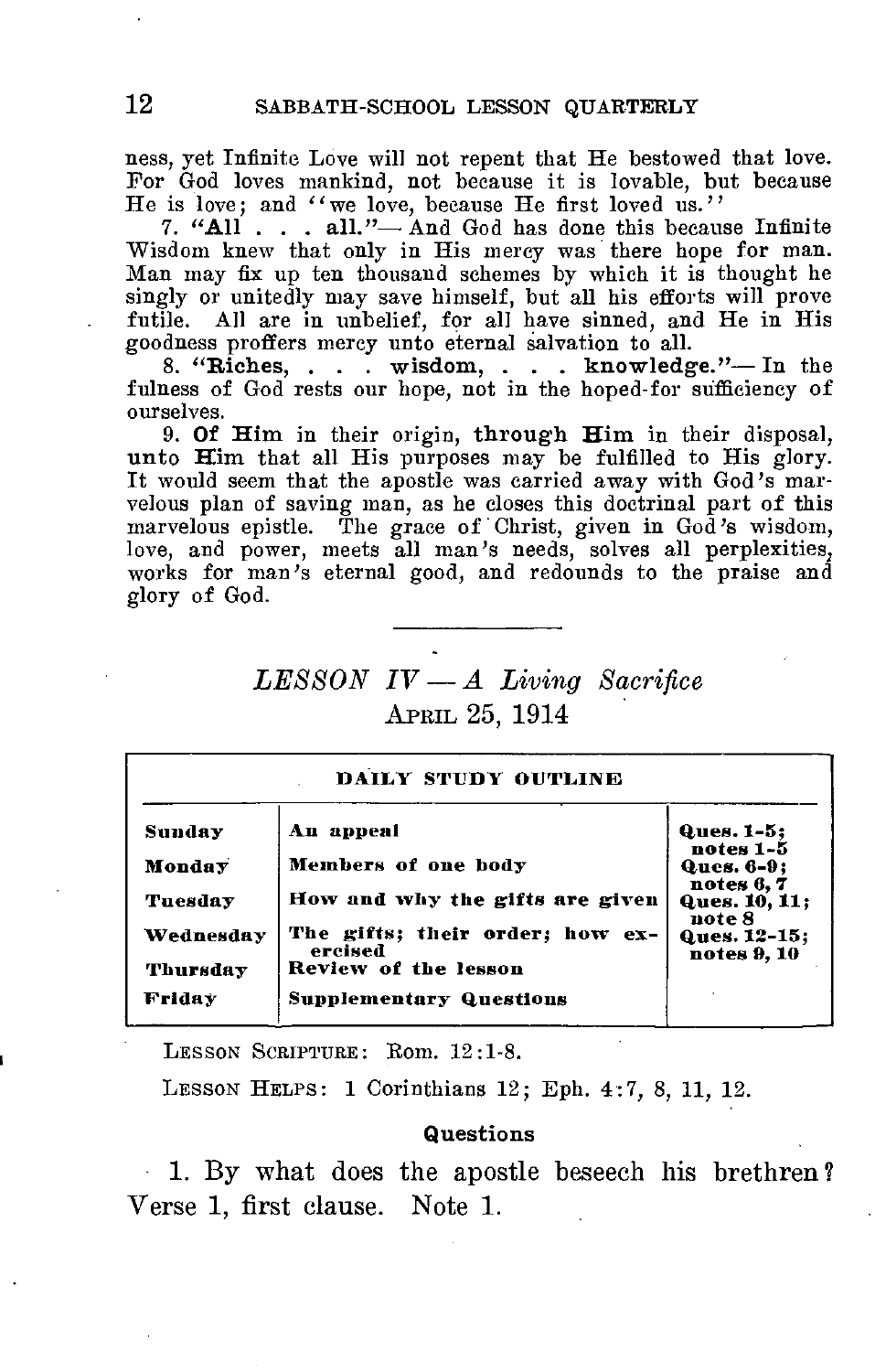2. What does he plead with them to do? Verse 1, last part. Note 2.

3. To what should we riot be conformed ? Verse 2, first clause. Note 3.

4. How should we be transformed? Verse 2, second clause. Note 4.

5. What will we thus prove? Verse 2, last clause. Note 5.

6: How should a man not think of himself ? Verse 3, first part. Note 6.

7. How should he think of himself? Verse 3, last part.

8. Of what are we members? Verses 4, 5. Note 7.

9. How do we become members of His body? 1 Cor.  $12:13.$ 

10. How are gifts bestowed? Rom.  $12:6$ ; 1 Cor.  $12 \cdot 11$ .

11. For what purposes are they bestowed? Eph. 4:11, 12. Note 8.

12. What gifts are mentioned in our lesson? Rom.  $12 \cdot 6 - 8$ .

13. In what order does the apostle elsewhere present these gifts?  $1 \text{ Cor. } 12:28$ .

14. Of what gift are all recipients? Rom.  $12:7$ , first clause. Note 9.

15. How should these gifts be exercised? See verses 6-8. Note 10.

#### **Notes**

1. "Therefore."— In view of all God's mercies, as set forth in all that has gone before. All the wonderful doctrinal teaching set forth is nothing unless it is revealed in the life. As Chrysostom remarks, it is as though Paul "brought the Benefactor Himself to supplicate."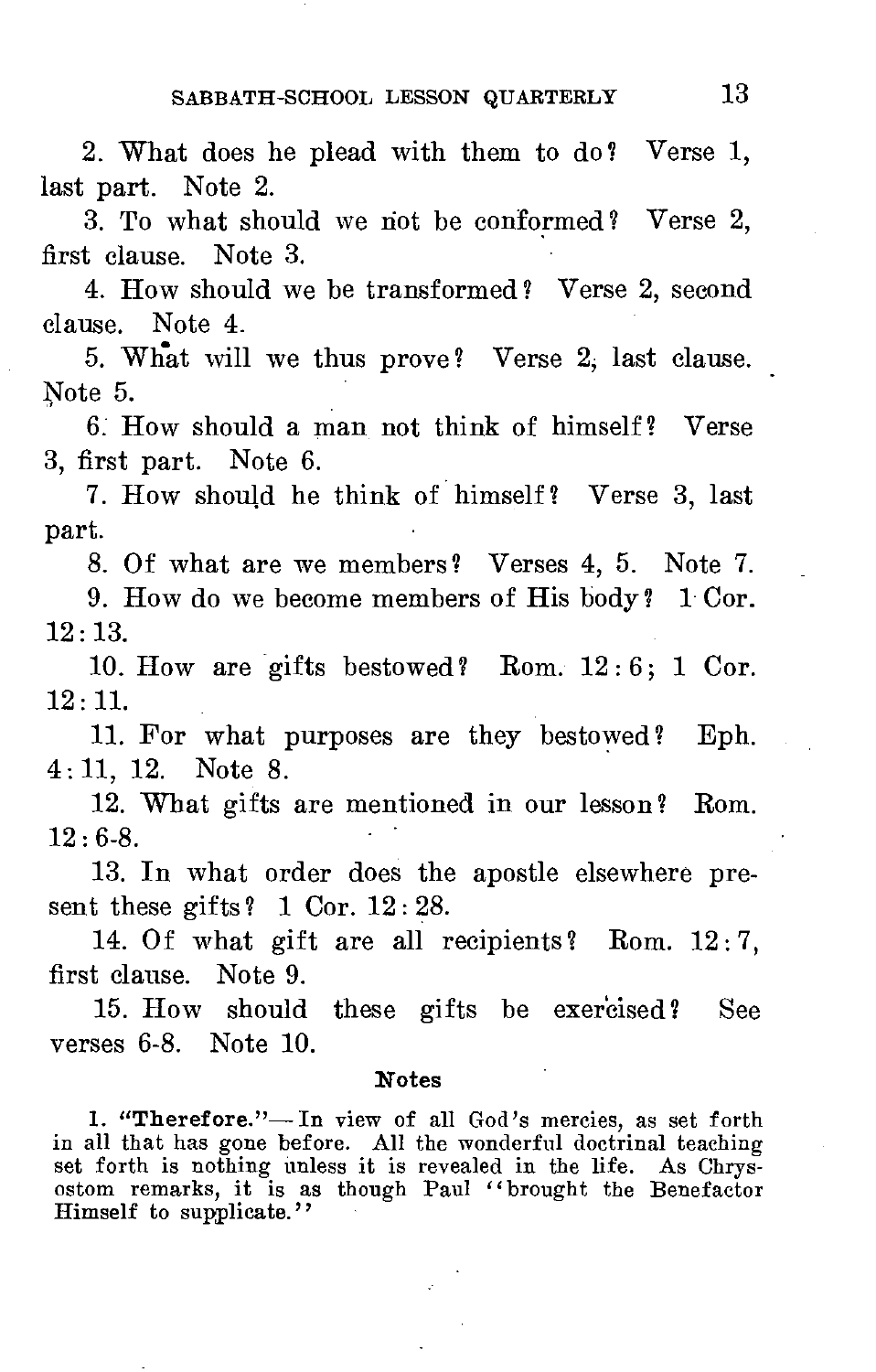**2. "Present."—"** The verb used is the regular word used for bringing to offer in sacrifice."

**"Your bodies."—"The** body is the organ of practical activity, which practical activity is to be dedicated to God; better still, as an indication that the sanctification of Christian life is to extend to that part of man's nature which is more completely under the bondage of sin."— *Alford.* 

**"A living sacrifice."—** In contrast to the offerings of beasts which were slain. The beast could be offered but once; the body is a continual sacrifice, denying itself all the evil tendencies and lusts, and serving God positively.

**"Reasonable."—Logical,** spiritual. It is rendered both.

**3. "Conformed."—** Shaped, molded from without.

**4. "Transformed."—"**Transfigured," molded from within. The world molds us for death; under the creative power of God, we grow into His image.

**5. "Good, and acceptable, and perfect"** does not apply to the will of  $God$ — that can not be otherwise — but that we in ourselves may prove "what is the will of God, namely, that which is good and well-pleasing in Him, and perfect."

**6. "Not to think of himself more highly,"** etc.— A proper abiding conception of the gifts of God's Spirit, or spiritual gifts, would prevent an undue estimate of our own power and ability, and foster humility, and would also keep us from becoming worshipers of men. "There is a play on the words here in the original, which can only be clumsily conveyed in another language: 'not to be high-minded above that which he ought to be minded, but to be so minded as to be sober-minded.' "- Alford.

**7. "One body."—** Christ is the Head (Eph. 1:22, 23; Col. 1:18), and, of course, believers are members one of another; "for by one Spirit are we all baptized into the one body." 1 Cor. 12:13. So should we ever regard each other.

**8. "Gifts."—** Read 1 Corinthians 12; Eph. 4:7-12; **and** the parable of the talents in Matthew 25 and that of the pounds in Luke 19. We will learn, from these scriptures, that the gifts were bestowed upon the church by our Lord through the Spirit when He ascended; that gifts are bestowed upon all; that they are given for His people to improve and to profit by in the upbuilding of the church and the work of the ministry; that they are given as God wills — not as man wills; that they are to remain in the church till our Lord's return; that then all will have to account for their use. These gifts are very precious, and our Lord likens them to highest denominations of money in the Jewish and Roman systems.

**9. "Ministry."—** Service. All who can accept Christ **can minister** for, or serve, Him; for ministry means service. And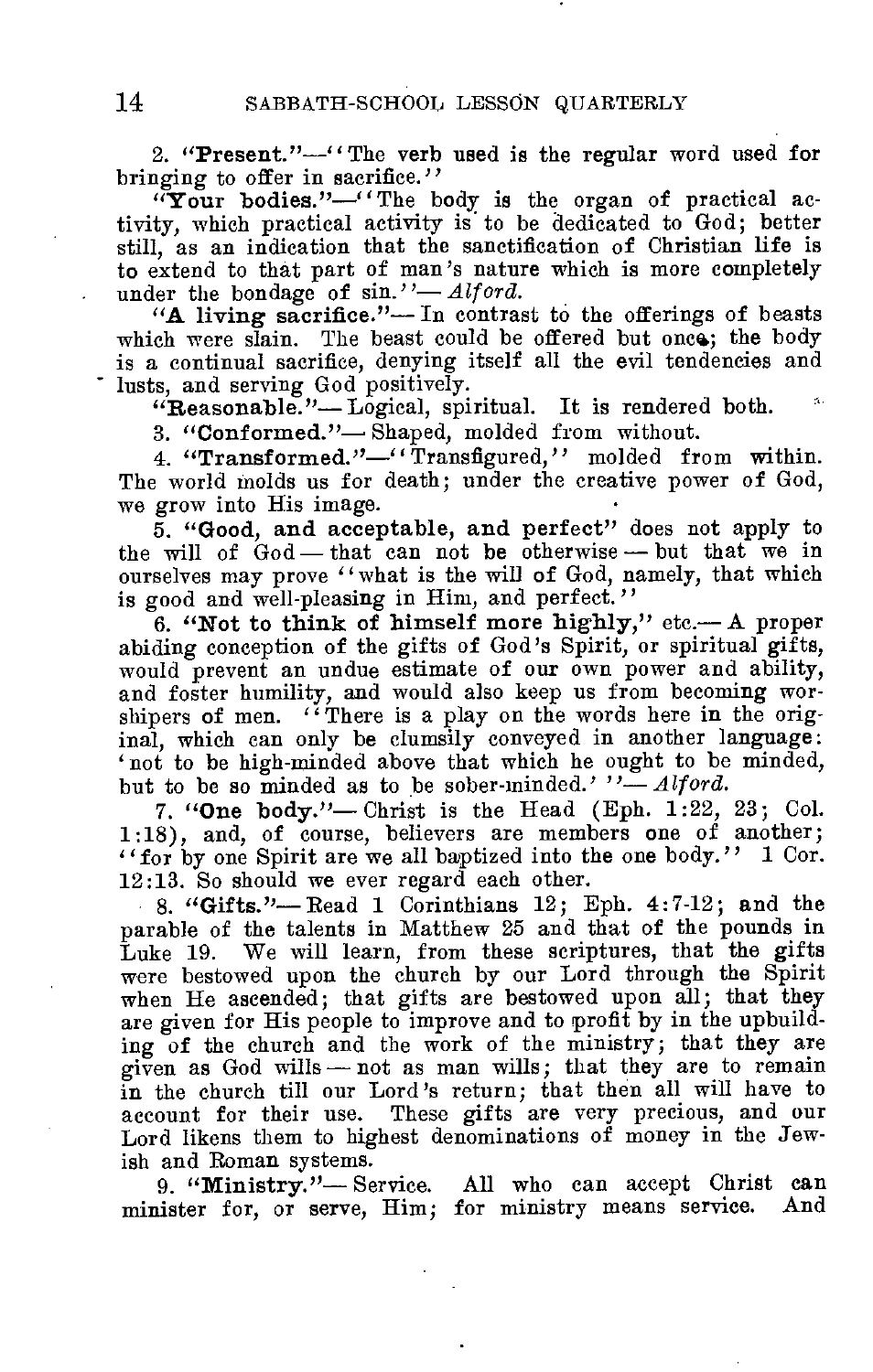ministry for Christ is to serve not as we choose, but as He directs. Thus serving, the lowliest tasks become glorified.

10. "With simplicity."— Better, "with liberality," or "liberally." "With cheerfulness."—"It is in exhibiting compassion, which is often the compulsory work of one obeying his conscience rather than the spontaneous effusion of love, that cheerfulness is so peculiarly required, and so frequently wanting."stellies rather than the spontaneous entuston of love, that cheer-<br>*Alford*. How do you answer the offending one who has apologized<br>or who asks forgiveness? Do you *cheerfully* say, I freely and fully forgive? or does your very manner imply that in your heart you condemn?

#### Supplementary Questions for Home Study

1. How many spiritual gifts are named in the New Testament?

2. Which is placed first? Which second?

3. To what member of the physical man may the gift of prophecy be likened?

4. According to what are the gifts bestowed? Matt. 25:15.

5. Are the gifts natural, or supernatural? What is the difference between the "gift" and the "ability"?

# *LESSON V — Practical Duties and Privileges*  MAY 2, 1914

| DAILY STUDY OUTLINE |                                |                                 |
|---------------------|--------------------------------|---------------------------------|
| Sunday              | Love one another               | <b>Ques. 1-4;</b><br>notes 1, 2 |
| Monday              | Profitable admonitions         | Ques. 5-9:<br>notes 3, 4        |
| Tuesday             | Our relation to others         | Ques. 10-14;<br>note 5          |
| Wednesday           | Treatment of enemies           | Ques. 15-18:<br>notes 6,7       |
| Thursday            | Review of the lesson           |                                 |
| Friday              | <b>Supplementary Questions</b> |                                 |

LESSON SCRIPTURE: Rom. 12:9-21.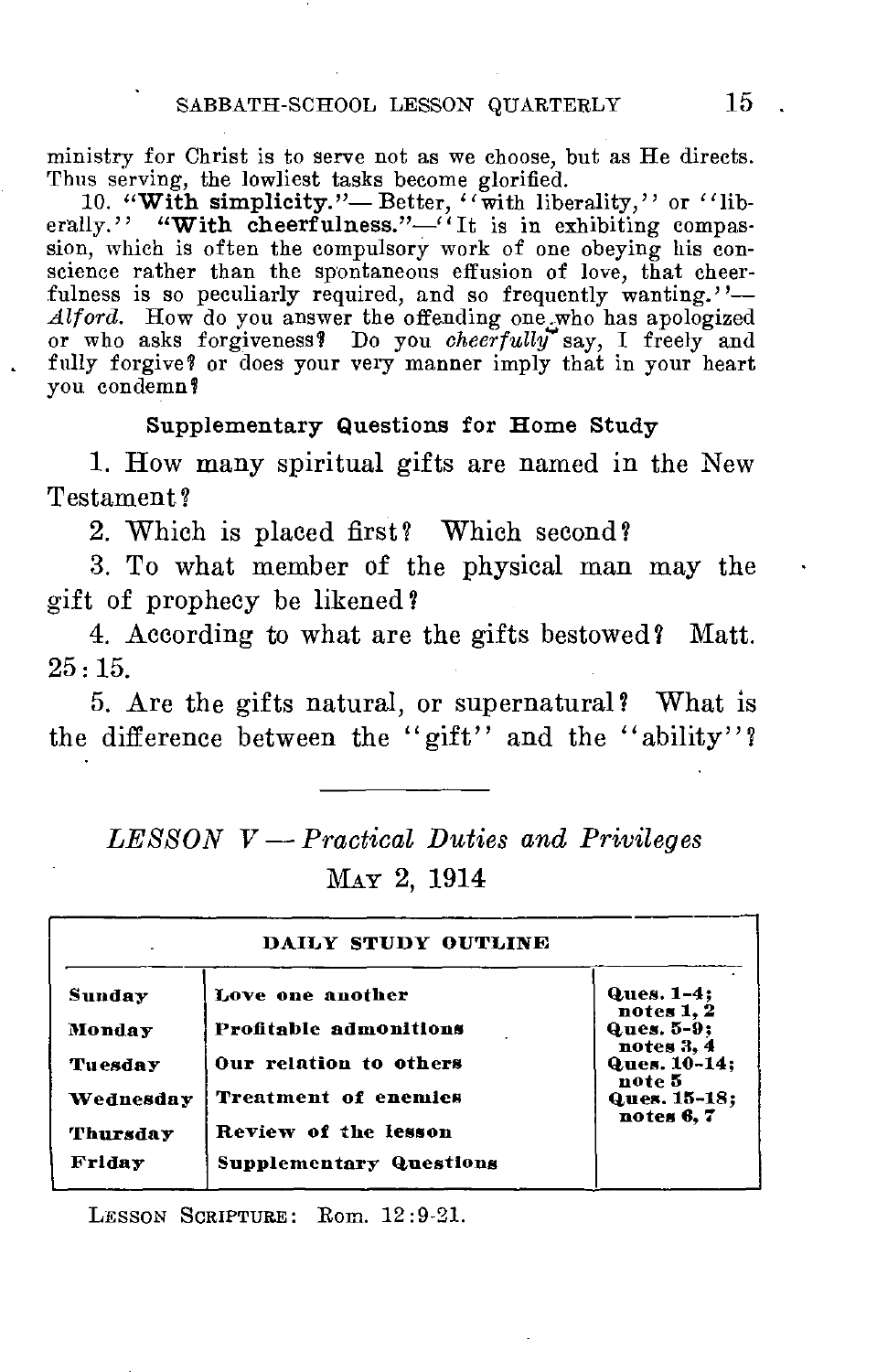#### Questions

1. How should love be exercised ? Verse 9, first part. Note 1.

2. What should we abhor ? Verse 9, second part.

3. To what should we cleave? Verse 9, last part.

4. How should we regard each other? Verse 10. Note 2.

5. How diligent should we be ? Verse 11, first part. Note 3.

6. What disposition should we manifest in the Lord's service? Verse 11, last part.

7. What profitable injunctions are next given? Verse 12.

8. How should others be remembered ? Verse 13. Note 4.

9. How should we regard our enemies? Verse 14; Matt. 5 : 44.

10. How should we join others in their experiences? Rom. 12 : 15.

11. What should be our general course of conduct ? Verse 16.

12. What course should we not pursue toward those who wrong us ? Verse 17, first part.

13. What example should we set? Verse 17, last part.

14. How should we live with others? Verse 18. Note 5.

15. What should we not seek to do for ourselves ? Verse 19, first part. Note 6.

16. To whom should we commit our cause ? Verse 19, last part.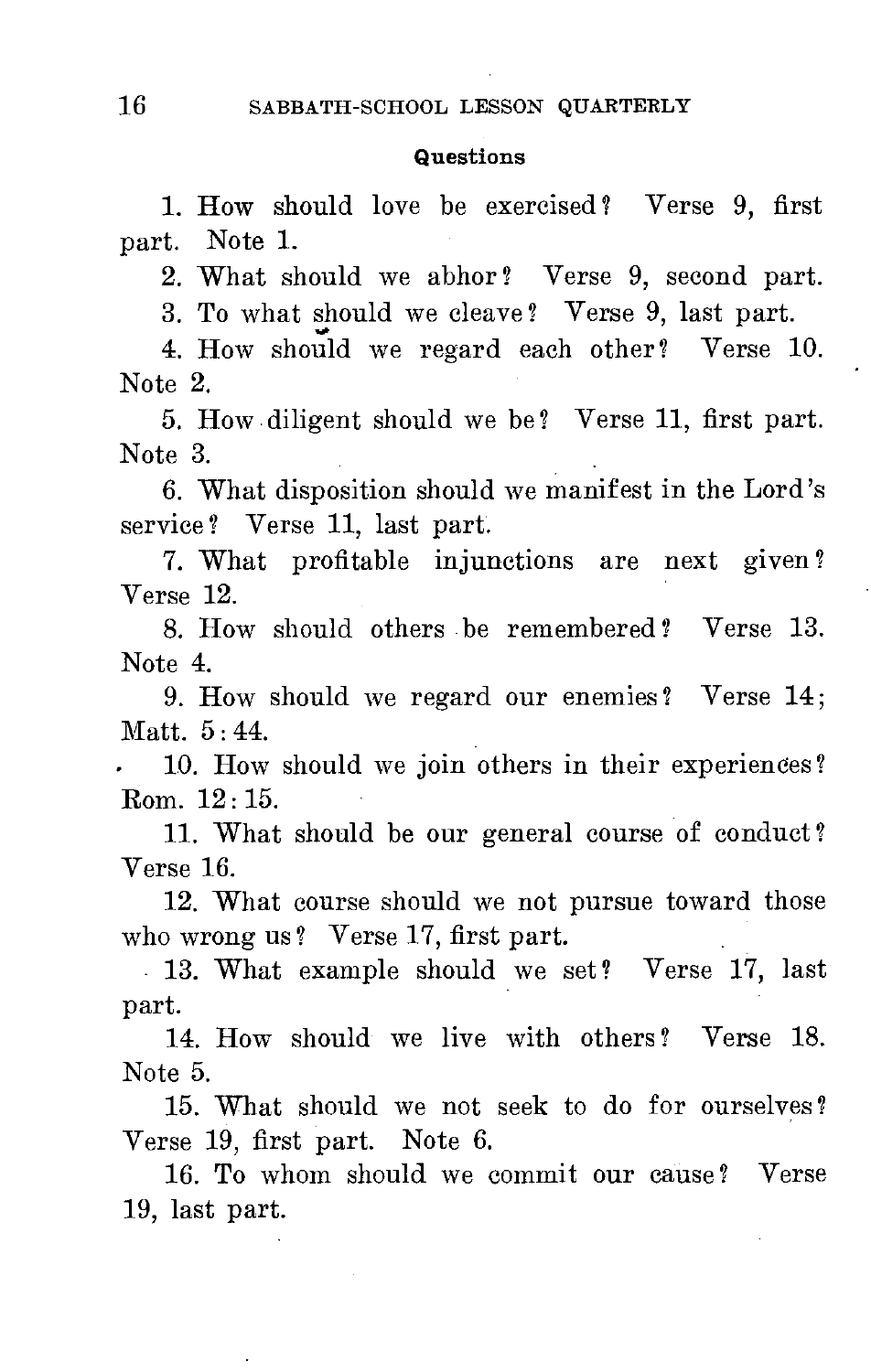17. How should we treat an enemy? Verse 20.

18. By what should we not be overcome ? How may we overcome? Verse 21. Note 7.

#### Notes

1. "Without dissimilation."— The Revised Version reads, "Let love be without hypocrisy." In other words, let it not be pretense. Let it come from the heart, born of God, "shed abroad" by the Holy Spirit. Rom. 5:5.

2. "Kindly affectioned."— The word in the original is that used for affection toward near relatives. Alford renders the text, ":In love of the brethren be affectionate one to another; in giving honor, outdoing one another." "Not waiting to be loved by another, but thyself spring forward to the act, and make the beginning."

3. "Not slothful."—"In diligence, not slothful."— *Alford.*  It pertains first of all to the Lord's business; and yet all the Christian's business ought to be the Lord's business. Whether it be raising corn, or building houses or keeping books, he should be raising corn, or building houses, or keeping books, he should be doing all for God, under whose all-searching eye all work must come at last. We can not do God's business for Him and ours for ourselves; all should be for God. How can we understand otherwise "Thou shalt love the Lord thy God with all thy heart, and with all thy soul, and with all thy mind, and with all thy strength"? But how far short we come! We will find when we plan for God, He will plan for us.

'4.. "Given to hospitality."— Alford says, "This is but a feeble rendering of the original, which is pursuing, making earnestly a point of hospitality." Chrysostom says, "He does not say *practising,* but *pursuing,* teaching us not to wait for those that are in need, but rather to run after them and track them out."

5. "Live peaceably."— It may not be possible, but it must not be our fault. As much as depends upon us, we should live in peace. "Follow peace with all." Heb.  $12:14$ ; Rom. 14:19. We may always have peace with God. Rom. 5:1.

6. "Give place unto the wrath of God," R.V.— We should leave all avenging of wrongs with God. He knows all motives. He will deal justly — that which man can never do in his wrath. Of Jesus it is said that He "committed His cause to Him that judgeth righteously." 1 Peter 2:23, margin.

7. "By evil."— The Christian's weapons, motives, purposes, are not retaliation, not to destroy. He is to return good for evil, sweetness for the bitter. He will find that such things will be more effective for good than it would be to heap coals of fire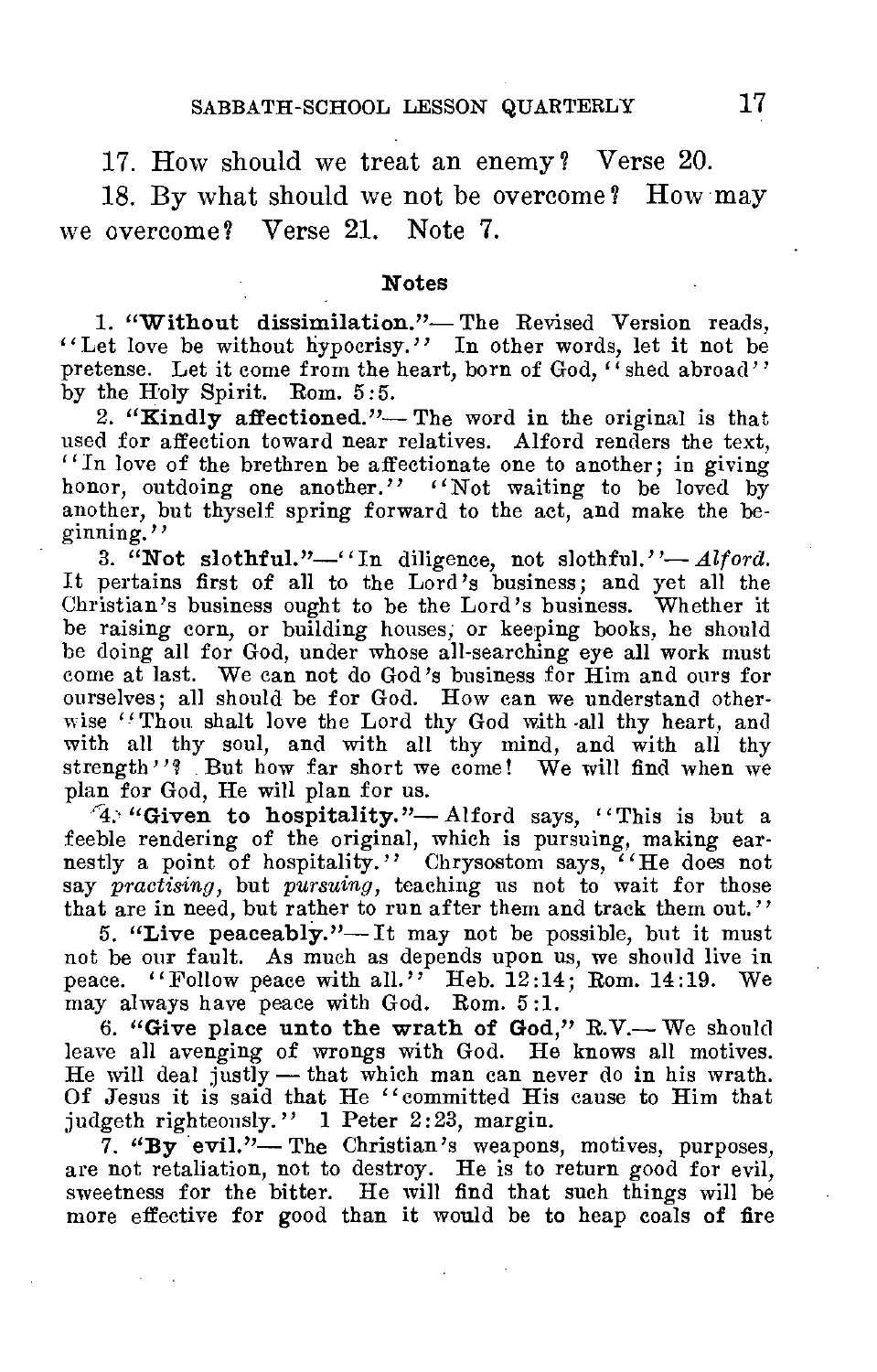on the head of an enemy. In his own life he is to fight the evil by filling the thoughts, the heart, the life, with God. We never put away evil, never overcome evil, by dwelling upon it. "Fill our hearts with Thy love, that there may be no room for competing affections," is a good prayer.

#### **Supplementary Questions for Home Study**

1. How can the natural heart be made to abhor evil ?

2. Can a Christian disconnect his business from his religion ?

3. How may we continue instant, or steadfast, in prayer?

4. Will a true Christian endeavor to "get even" with an enemy?

*LESSON VI—Duty Toward Governments; Last-Day Warnings* 

# MAY 9, 1914

| DAILY STUDY OUTLINE- |                                           |                            |
|----------------------|-------------------------------------------|----------------------------|
| Sunday               | Our duty to civil authority               | Ques. 1-6:<br>notes 1-3    |
| Monday               | The function of rulers; paying<br>tribute | Ques. 7-9:<br>notes 4, 5   |
| <b>Tuesday</b>       | Fulfilling the law                        | Ques. 10-13:<br>notes 6, 7 |
| Wednesday            | Understanding "the time"                  | Ques. 14-19:<br>notes 8.9  |
| Thursday             | Review of the lesson                      |                            |
| Friday               | <b>Supplementary Questions</b>            |                            |
|                      |                                           |                            |

LESSON SCRIPTURE: Romans 13.

#### **Questions**

1. To what should every soul be subject? Verse 1, first part. Note 1.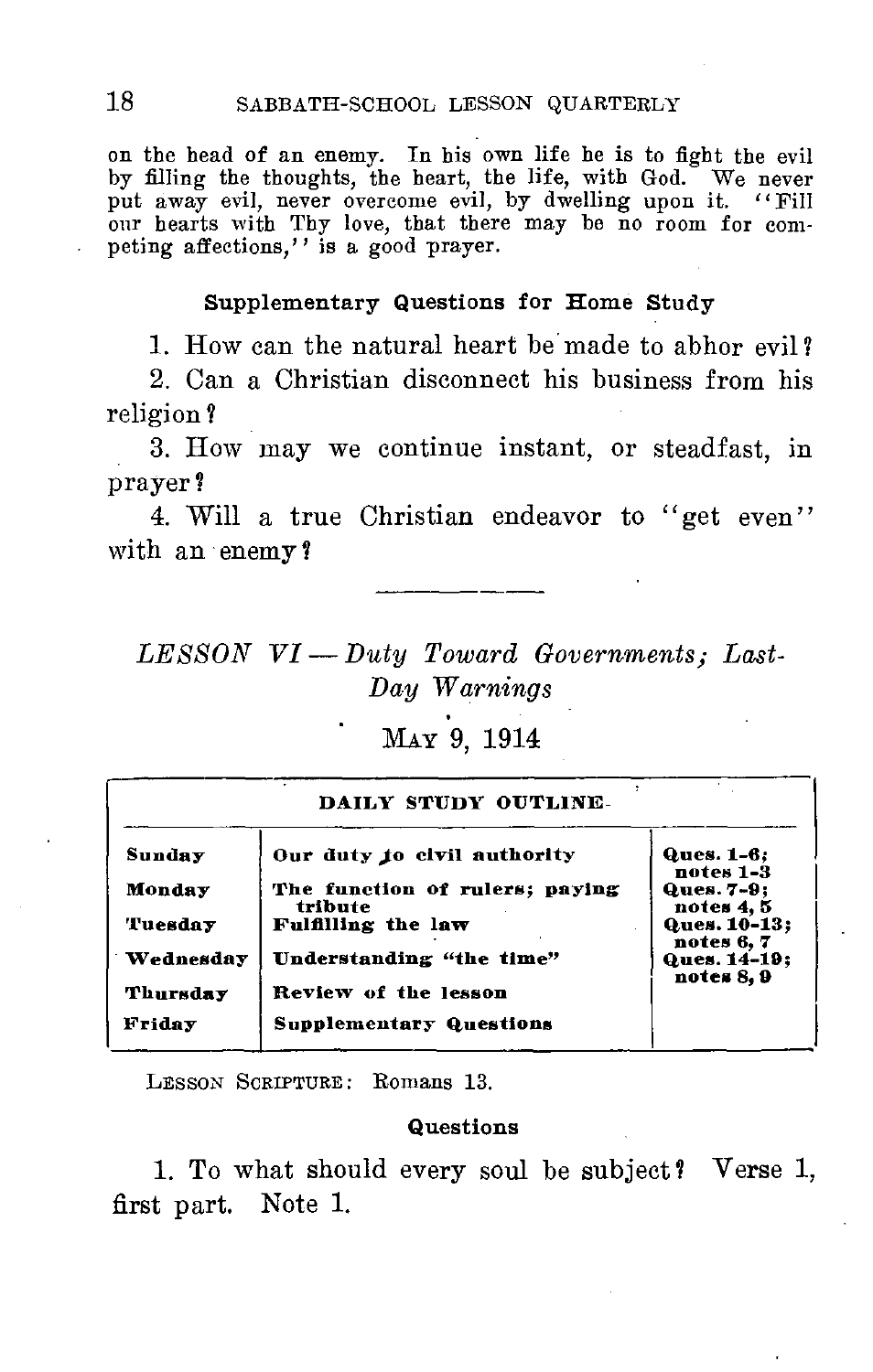2. From whom proceeds all power? Verse 1, last part.

3. What is said of those who resist civil authority ? Verse 2.

4. To what are rulers a terror? Verse 3, first part. Note 2.

5. What then is the proper course to pursue? Verse 3, last part.

6. What is the ruler in his proper sphere? Verse 4. Compare Jer. 27: 6, first part. Note 3.

7. What motive should impel the Christian to right actions? Rom. 13 : 5; 1 Peter 2:13. Note 4.

8. What further duties do we owe these .powers? Rom. 13:6.

9. What therefore should we render? Verse 7. Note 5.

10. What obligation only is it wise to assume? Of what is love the fulfilling? Verse 8. Note 6.

11. What general summary is given of the law in reference to our duties to our fellows? Verse 9.

12. What does love not do? Verse 10, first part.

13. In what therefore is love summed up? Verse 10, last part. Compare John 14: 15; 15: 10; 1 John 5 : 3. Note 7.

14. What should God's children know in these days ? Rom. 13: 11, first part. Note 8.

15. Why should this knowledge stir them? Verse 11, last part.

16. What is said of the time? Verse 12, first part.

17. What should we cast off, and what put on? Verse 12, last part.

o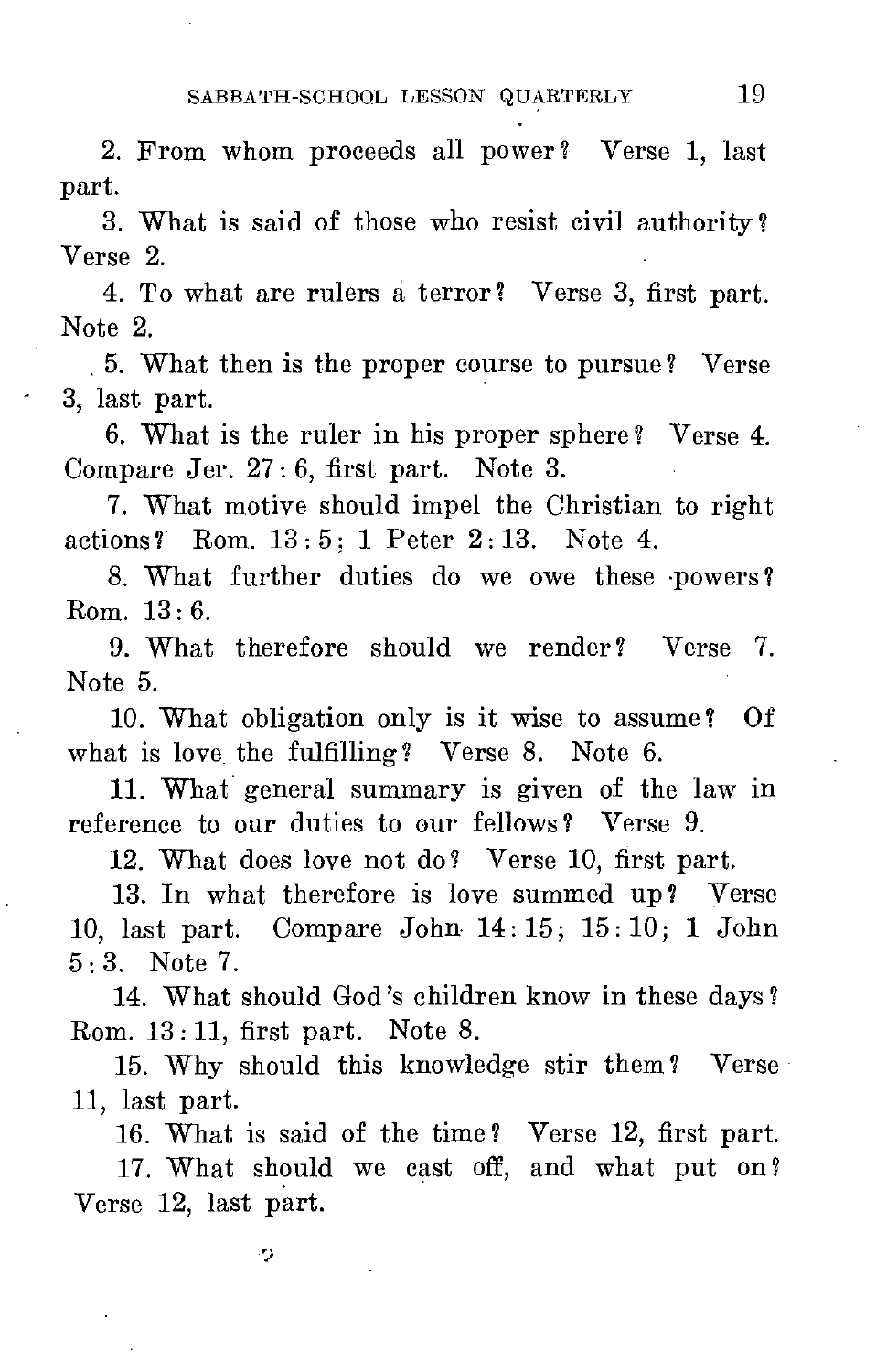18. How should we walk? Verse 13. Compare 1 Thess. 5: 4, 5: Luke 21: 34. Note 9.

19. What injunction includes all duties? Rom.  $13 \cdot 14$ 

#### Notes

1. "Be subject."—Be cheerfully obedient. Neither follow Gentile rebellions, nor imbibe the seditious spirit of the Jews; for all authority is of God's ordaining or permission. ''His precepts regard an established power, be what it may. It, in all matters lawful, we are bound to obey.  $\ldots$ . If the civil power commands us to violate the law of God, we must obey God before man. . . . These distinctions must be drawn by the wisdom granted to Christians in the varying circumstances of human affairs. They are all only subordinate portions of the great duty of obedience to law. . . . But even when law is hard and unreasonable, not disobedience, but legitimate protest, is the duty

of the Christian."-*Alford*.<br>
2. "A *terror."*-The tendency of all proper civil power is salutary, notwithstanding the abuses in government. It would be a fearful world if there were not civil, organized authority. The worst of tyrannical government is better than wild anarchy.

3. "God's minister."— Nebuchadnezzar, even in his proud idolatry, is called God's "servant." He may not have known it, but he was, nevertheless, the minister of God. This has no doubt been true of other governments. Yet apart from .God's overruling guidance, they have all shown the inherent greed and perversity of fallen humanity.

4. "Conscience' sake."— A higher motive than fear or force actuates the Christian. His own conscience, "for the Lord's sake." will keep him. He needs not laws to compel him or prevent him, but to inform him as to what the proper authority requires. So long as the authority of the government is exercised in the sphere of civil authority, every true Christian will obey its requirements.

5. "Tribute."— The payment of money for the state. "Cus $t$ om" is toll, or tax, on produce. "Fear" is to be exercised toward those having power, set over us; and "honor" toward all upon whom the state has conferred distinction.

6. Dean Alford remarks: "Pay all other debts. Be indebted in the matter of love alone. This debt increases the more, the more it is paid, because the practise of love makes the principle of love deeper and more active."

7. "Love  $\ldots$  law."-Love toward God is unworthy of the name if it will not delight to keep God's law. Love fulfils the law by doing it willingly, gladly.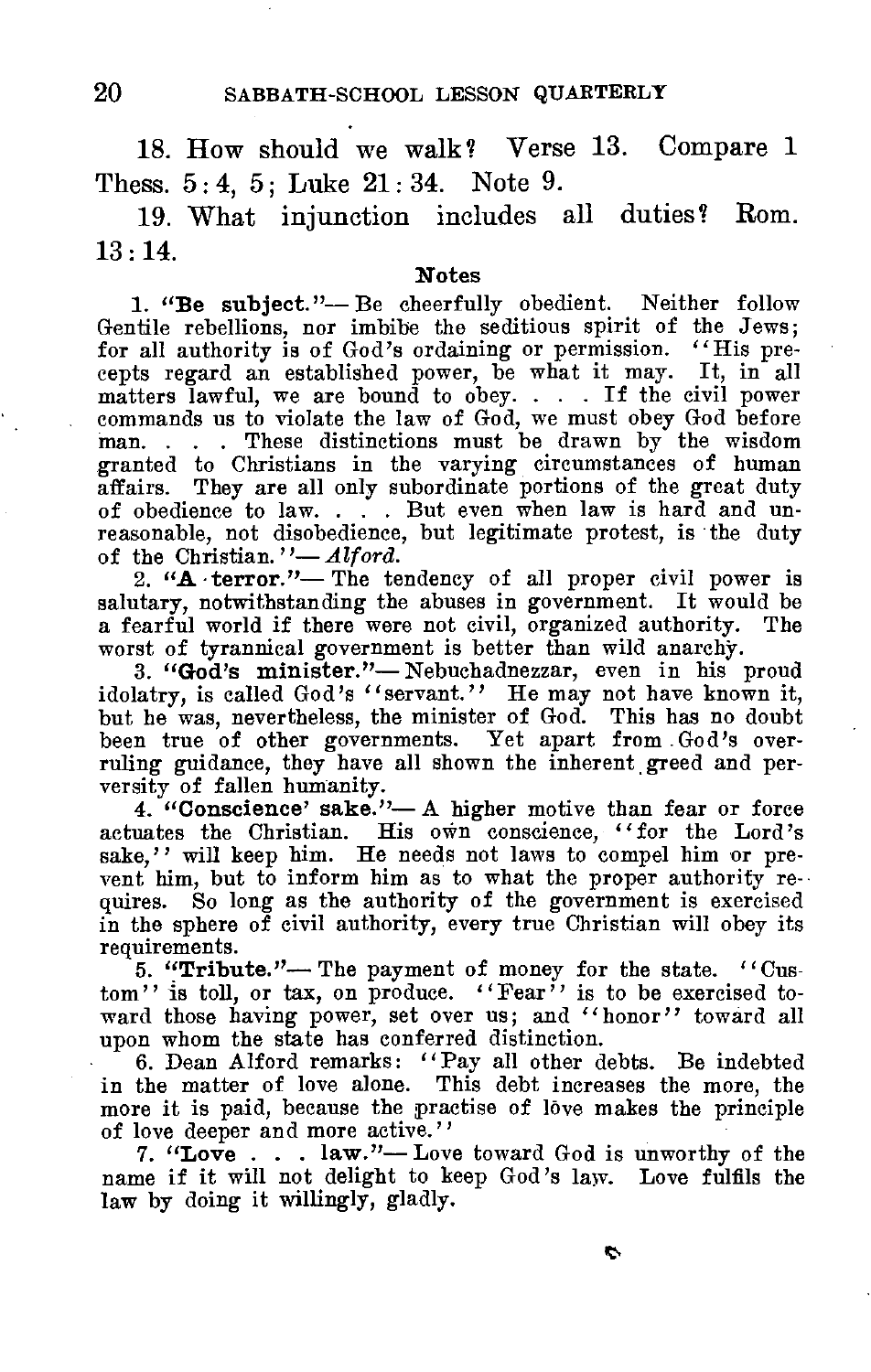8. "Knowing the time."—Not mere duration, but the special, appointed season, the character of the generation and the period in which we live, foretold by great prophecies and signs.

9. "As in the day."— God's children are of the day. The revelers, the dishonest, the immoral, are of the night, and it is toward the dawning of the morning that such a class are always locked in deepest slumber.

#### Supplementary Questions for Home Study

1. Give three examples, in the Scripture, in which men stood for God against the decrees of government.

2. How did Jesus distinguish between duty to God and duty to government

3. What is absolutely essential that we may fulfil the law7

*LESSON VII — Each to His Own Master; Judge Not* 

| DAILY STUDY OUTLINE |                                             |                          |
|---------------------|---------------------------------------------|--------------------------|
| Sunday              | Relationship between believers              | Ques. 1-5:<br>notes 1, 2 |
| Monday              | Judge not; differences between<br>believers | Ques. 6-12;<br>notes 3-6 |
| Tuesday             | The price paid                              | Ques. 13-15              |
| Wednesday           | The Judgment                                | Ques. 16-18:             |
| Thursday            | Review of the lesson                        | note 7                   |
| Friday              | <b>Supplementary Questions</b>              |                          |

MAY 16, 1914

**LESSON SCRIPTURE :** Rom. 14:1-12.

#### Questions

1. How should we treat those weak in the faith ? Verse 1. Note 1.

2. What may one class in the church believe? Verse 2, first part.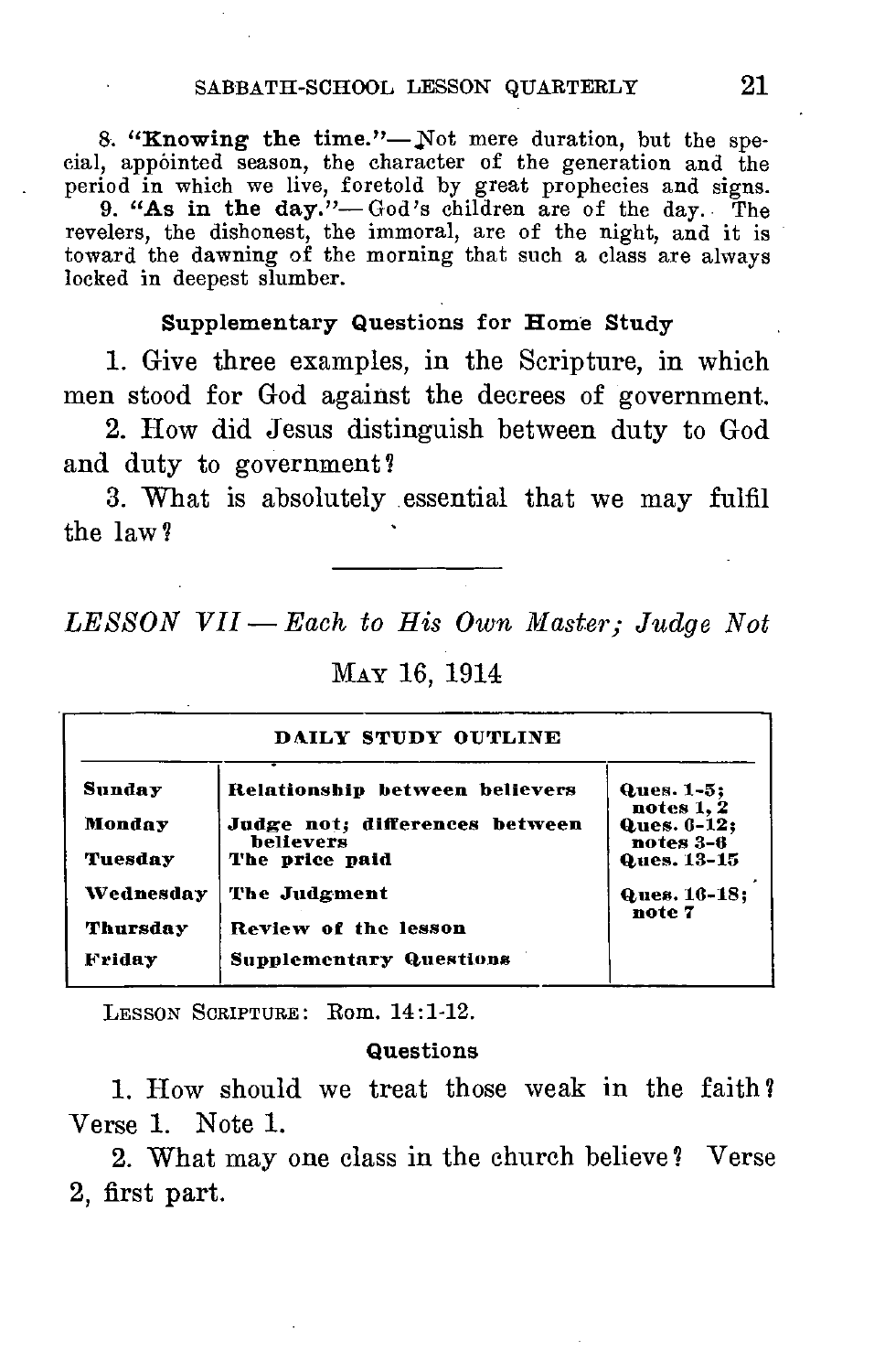3. What might the weak-do ? Verse 2, last part.

4. What caution is given against judging ? Verse 3. Note 2.

5. What rebuke is given to the one who assumes to judge others ? Verse 4, first part.

6. What admonition does Jesus give concerning this matter ? Matt.  $7:1$ .

7. To whom must each one stand or fall? Rom. 14: 4, second part.

8. What can God do for every true child, despite human judgment? Verse 4, last part. Note 3.

9. To what other differences among Christians did the apostle refer? Verse 5, first part. Note 4.

10. What was every man to be? Verse 5, last part. Note 5.

11. To whom and for whom do all serve who are children of faith? Verse 6. Note 6.

12. Why can we not say it is the business of no one but ourselves what we do ? Verse 7.

13. To whom do we live or die? To whom do we wholly belong? Verse 8.

14. What price has been paid for us? Verse 9; 1 Cor. 6: 19, 20.

15. In view of the price paid for us, what pertinent questions are asked both classes ? Rom. 14 : 10, first part.

16. Before what tribunal shall we all stand? Verse 10, last part.

17. What scripture is quoted in proof of this ? Verse 11. Compare Isa. 45 : 23.

18. Of whom and to whom shall each one give account? Rom. 14:12. Note 7.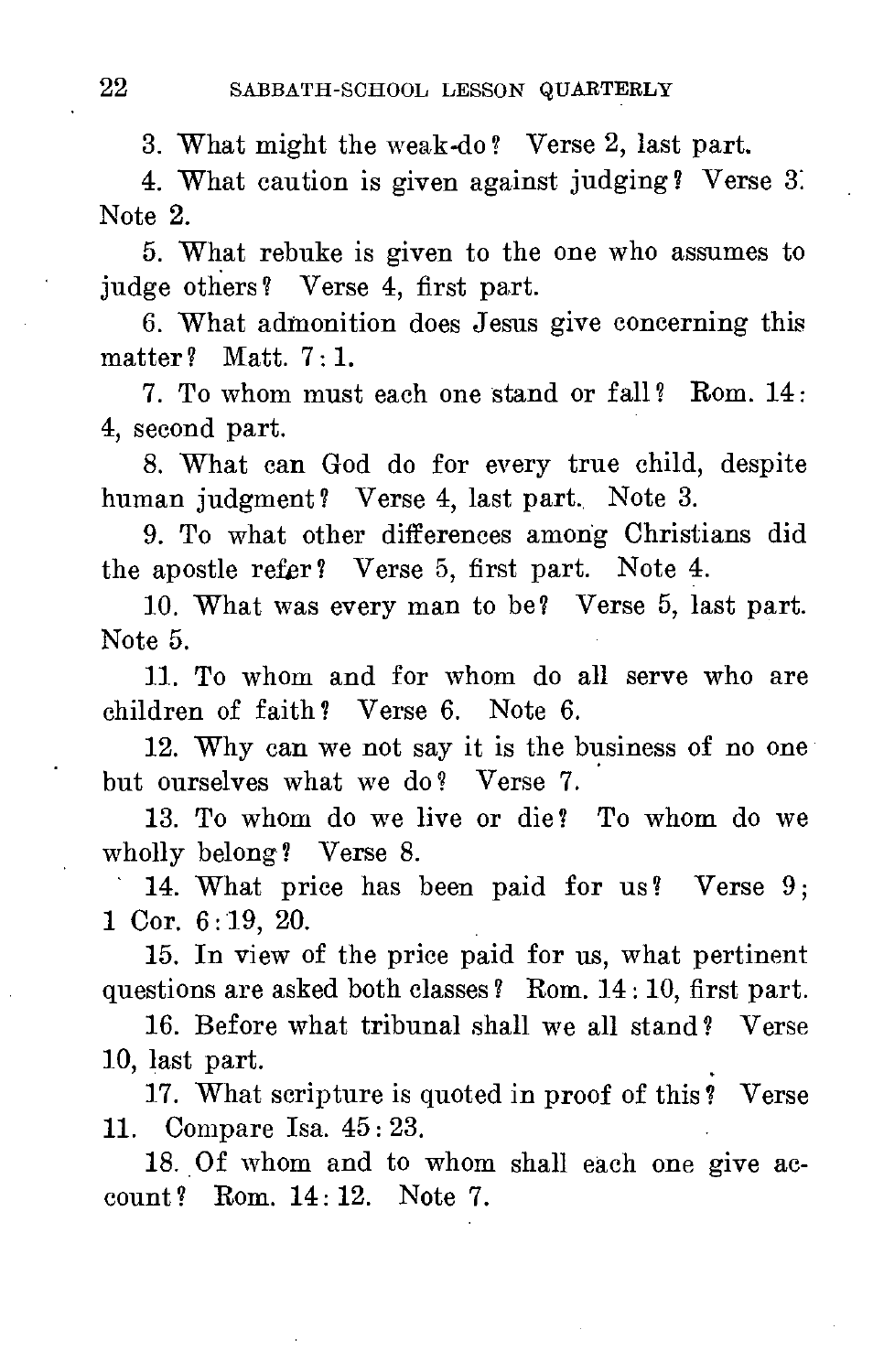#### **Notes**

**1. "Weak in the faith."—** Alford suggests that this ''weak in the faith" was probably the overscrupulous Jewish convert afraid of meats offered to idols, or of being brought into contact with undiscoverable uncleanness. In foreign lands he abstained from prepared food, and ate only that which he could trace from nature to his own use. Various ceremonial days had strong hold upon a conscience not wholly enlightened and a faith not strong. These converts were to be received as Christians, and their doubtful thoughts not judged or condemned.

2. "Not judge."— The very scrupulous should not "judge" — condemn — his brother who eats, for God has received him. The strong in faith should not "despise"—consider as of no account — the brother who was wavering, doubtful, perhaps overscrupulous.

**3. "Shall be holden up."—** Despite man's judgment, God is able to make His children stand. One of the great, dominant thoughts of this chapter is, Judge not.

**4. "Every day."—** By "every day" we must not conclude that the Sabbath is included. This is guarded in the great fundamental law, the Decalogue, over which there can be no question. The expression means the "every day" of the days apart from the Sabbath. such as the Passover, day of Atonement, etc. See the Sabbath, such as the Passover, day of Atonement, etc. Ex. 16:4, where the term "every day" is used, including only "the six working-days." Compare Ex. 16:4, 27, 28; Eze. 46:1. The controversy and the questionings pertained to the national feast-days, as Passover, Pentecost, and others, which had been celebrated as a matter of lifelong habit by the Jews. As feasts of Levitical obligation they were no more of force after the cross, but as national festivals they had **a** strong hold upon many among the Jewish converts.

**5. "In his own mind."—** God holds each one responsible. Each person must, or should, decide for himself. And this is true in moral as well as ceremonial observances. The power of choice is for each individual to exercise.

6. "And he that regardeth not the day, to the Lord he doth not regard it" is not found in the Revised Version, not being in the best Greek manuscripts.

**7. "Each one."—** The great Judgment-day is an individual affair. We can not hide in the crowd, nor shield ourselves by some one else. We must then stand alone, face to face, so to speak, with God. He is the Lawgiver, He is the Judge. Bearing this in mind, we shall not care to judge or despise **or** condemn our brother. The great thought of the lesson will **be** ours, *"Judge not,* **that ye be not judged."**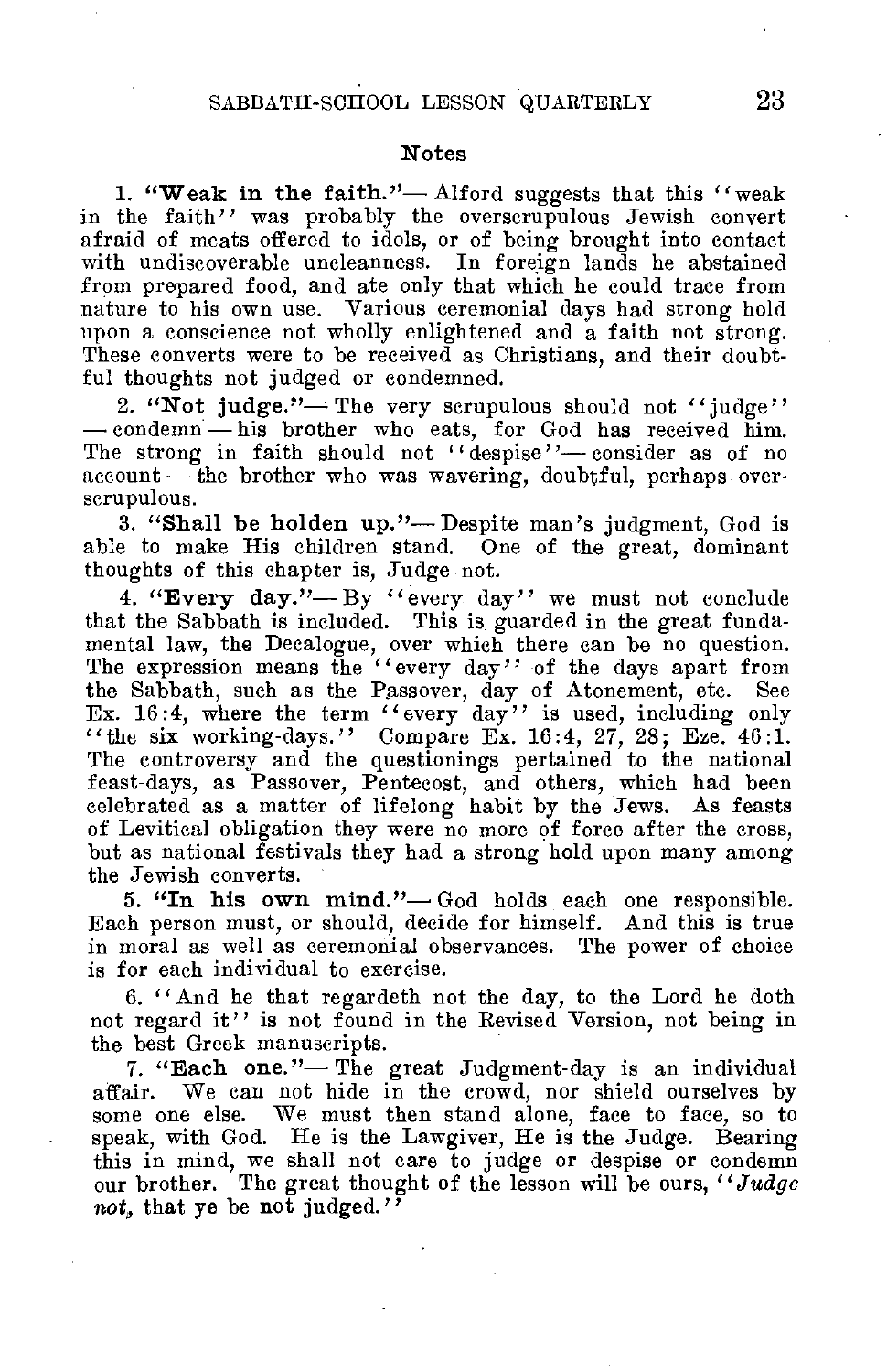#### Supplementary Questions for Home Study

1. Is the emphasis in this lesson upon diet, or upon judging ?

2. What great rule should govern our eating and drinking ? 1 Cor. 10 : 31.

3. What is the great rule regarding Sabbath observance ? Ex. 20: 8-11; Isa. 58: 13.

# *LESSON VIII — The Call of Faith*  MAY 23, 1914

| DAILY STUDY OUTLINE |                                                   |                              |
|---------------------|---------------------------------------------------|------------------------------|
| Sunday              | Stumbling-blocks                                  | Ques. 1-4:<br>notes 1, 2     |
| Monday              | Charity for others; the king-<br>dom of God       | Ques. 5-8;<br>notes 3, 4     |
| Tuesday             | "Follow after the things which<br>make for peace" | <b>Ques. 9-12:</b><br>note 5 |
| Wednesday           | Great general principles                          | Ques. 13-16;<br>note 6       |
| Thursday            | Review of the lesson                              |                              |
| Friday              | <b>Supplementary Questions</b>                    |                              |

LESSON SCRIPTURE: Rom. 14:13-23.

#### Questions

1. In view of the great price which God has paid for us, and of the great fact that we must all stand before Him in judgment, what should we not do? Verse 13, first part.

2. About what should we be careful? Verse 13, last part. Note 1.

3. Of what was the apostle persuaded ? Verse 14, first part.

4. What exception did he make? Verse 14, last part. Note 2.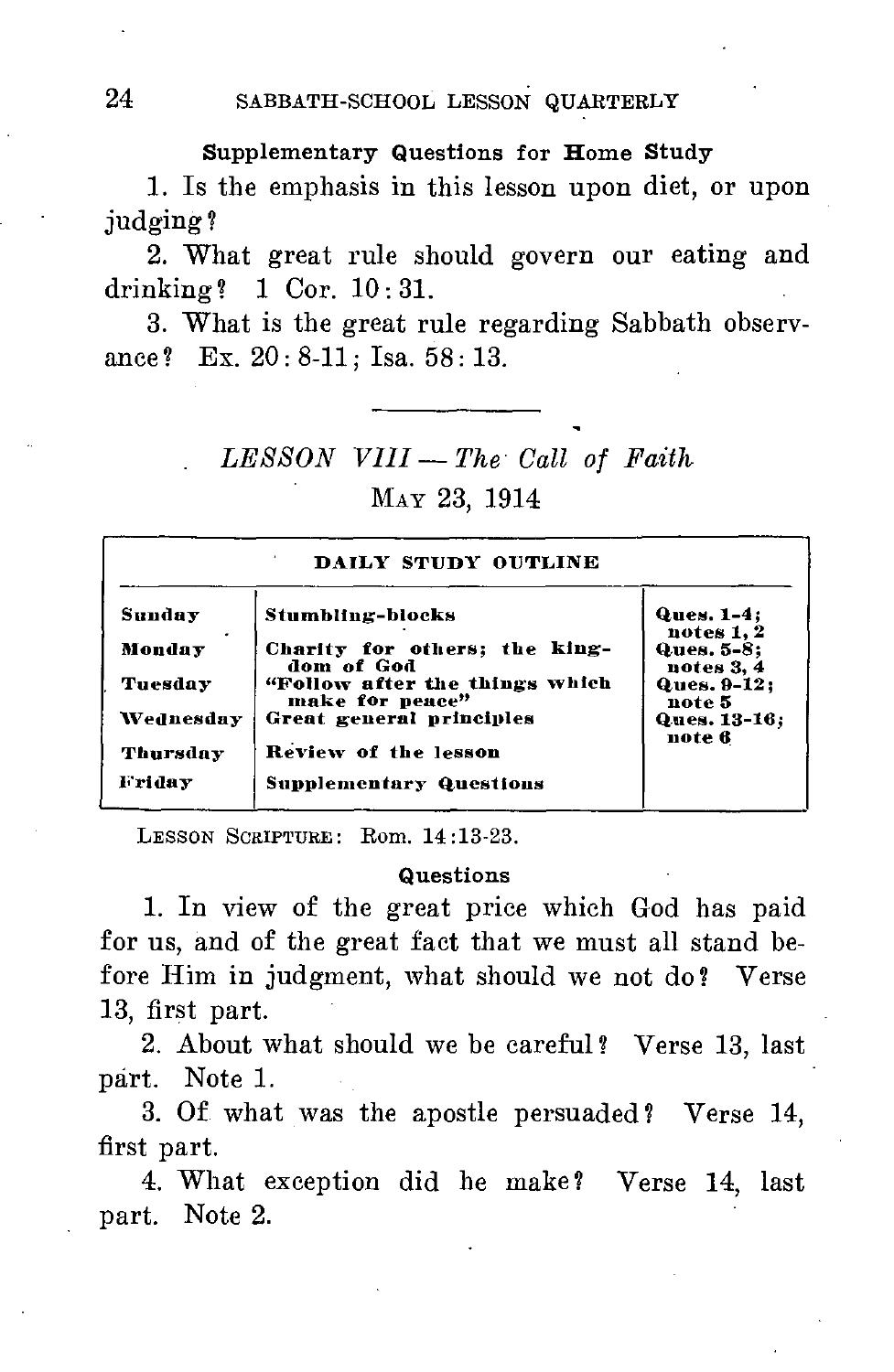5. If we have no regard for our brother's weakness, what reproof do we merit? Verse 15, first part.

6. What should our liberty not do ? Verse 15, last part.

7. To what end should love and wisdom control our liberty? Verse 16. Note 3.

8. In what does the kingdom of God not consist? What are its essentials? Verse 17. Note 4.

9. What may be said of the soul who possesses these essentials of the kingdom? Verse 18.

10. What two things should we therefore pursue Verse 19.

11. What should we not do for the sake of food? Verse 20, first part. Note 5.

12. If even good things cause stumbling, what are they to us? Verse 20, last part.

13. What great general principle does the apostle enunciate? Verse 21; 1 Cor. 8:13.

14. Whom alone should our faith guide or control? Rom.  $14 \div 22$ , first part.

15. Who in these matters may be accounted happy? Verse 22, last part.

16. What brings condemnation? Why? Verse 23. Note 6.

#### **Notes**

1. "Judge this rather."— Let your judging, your discernment, your criticism, turn upon your own acts. If you are strong, look beyond yourself to your weak brother. "None of us liveth to himself, and no man dieth to himself." More than your own desire and tastes is the soul of your weak brother. Let no act of yours put a stumbling-block or an occasion for stumbling in his way. See Matt. 18:6.

2. "Nothing unclean."— The uncleanness here referred to must, in the light of the earlier part of the chapter, have reference to ceremonial uncleanness in that mixed church of Jew and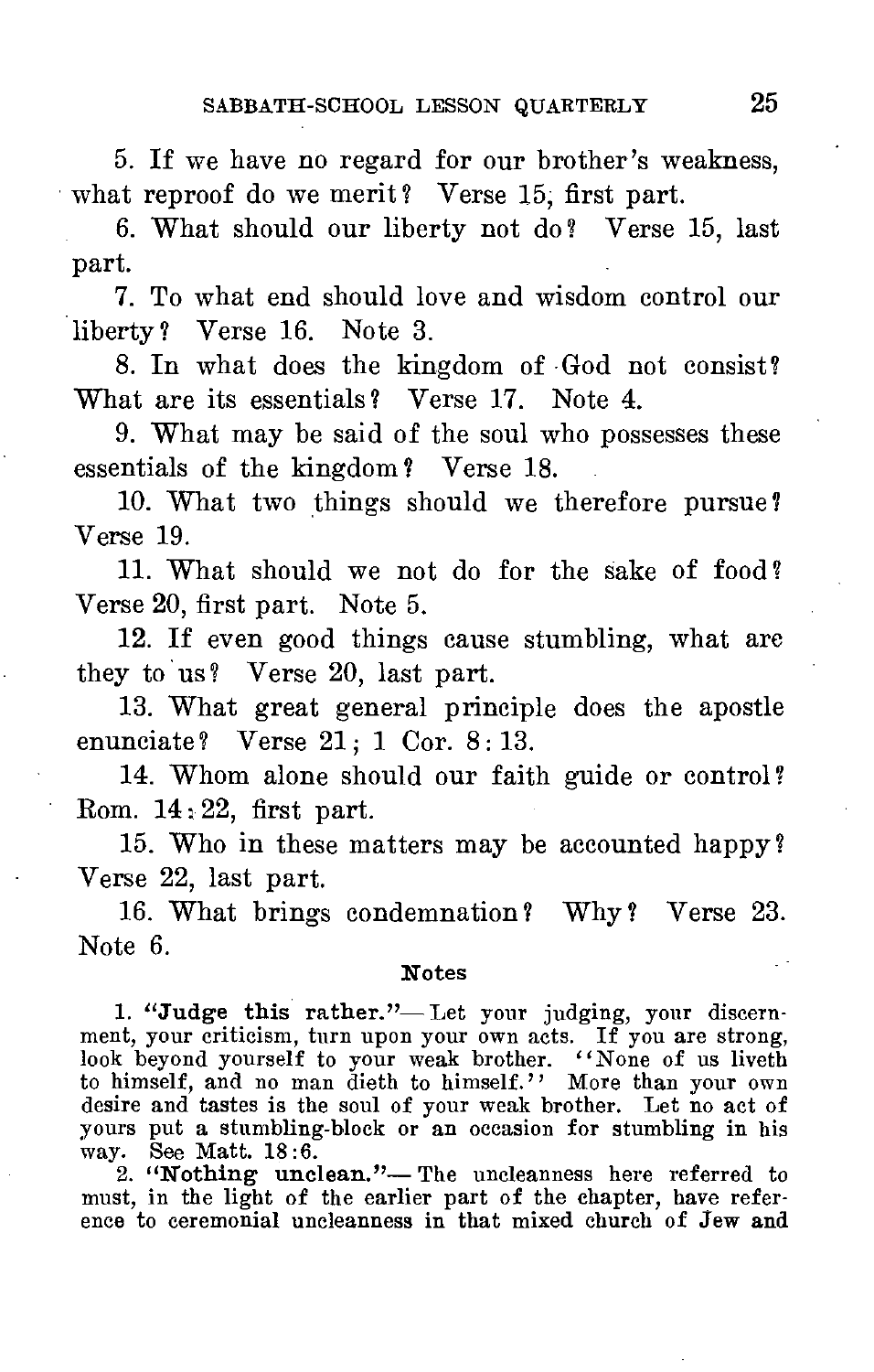Gentile converts. Nevertheless, if the conscience of the Christian Jew said they were unclean, let him not violate his conscience. To him they were unclean. Let him keep his conscience free.

3. Your strong faith is good. Let it not justly be condemned.

**4. "Kingdom of God."—** The kingdom of God is founded upon the eternal principles of righteousness; and from that righteousness, received by faith, come peace and joy in the all-controlling Spirit of God. "Seek ye first the kingdom of God, and His righteousness," are the words of Jesus. Matt. 6:33.

5. "Destroy not."- Destroy neither yourself in overindulgence, nor your neighbor by a bad example.

**6. "Because he eateth not of faith."—** *Faith* has respect to God, and centers in Him. It has respect not alone to His promises, **but to** His precepts. In all things it defers to Him, yields to Him. "Without faith it is impossible to please Him." Not to please Him is to be out of harmony with Him, and out of harmony with God is sin.

#### **Supplementary Questions for Home Study**

1. Although neither food nor drink can save us, does that fact give us liberty to follow our appetite ? Prov.  $23:1-3.$ 

2. What does the wise man say regarding wine ? Prov. 23 : 31, 32.

3. What should be the rule of life? 1 Cor. 10 : 31.

*LESSON IX — Helping the Weak; Glorifying God*  **MAY** 30, 1914

| DAILY STUDY OUTLINE |                                                  |                             |
|---------------------|--------------------------------------------------|-----------------------------|
| <b>Sunday</b>       | An example in self-denial                        | Ques. 1-4:<br>notes 1, 2    |
| Monday              | Purpose of the Scriptures; unity                 | Ques. 5-8:<br>notes 3.4     |
| Tuesday             | Glorifying God; the ministry of<br><b>Christ</b> | Ques. 9-13                  |
| Wednesday           | Other prophecies; a blessed ex-<br>perience      | Ques. 14, 15;<br>notes 5, 6 |
| Thursday            | Review of the lesson                             |                             |
| Friday<br>ويعد      | <b>Supplementary Questions</b>                   |                             |

LESSON SCRIPTURE: Rom. 15:1-13.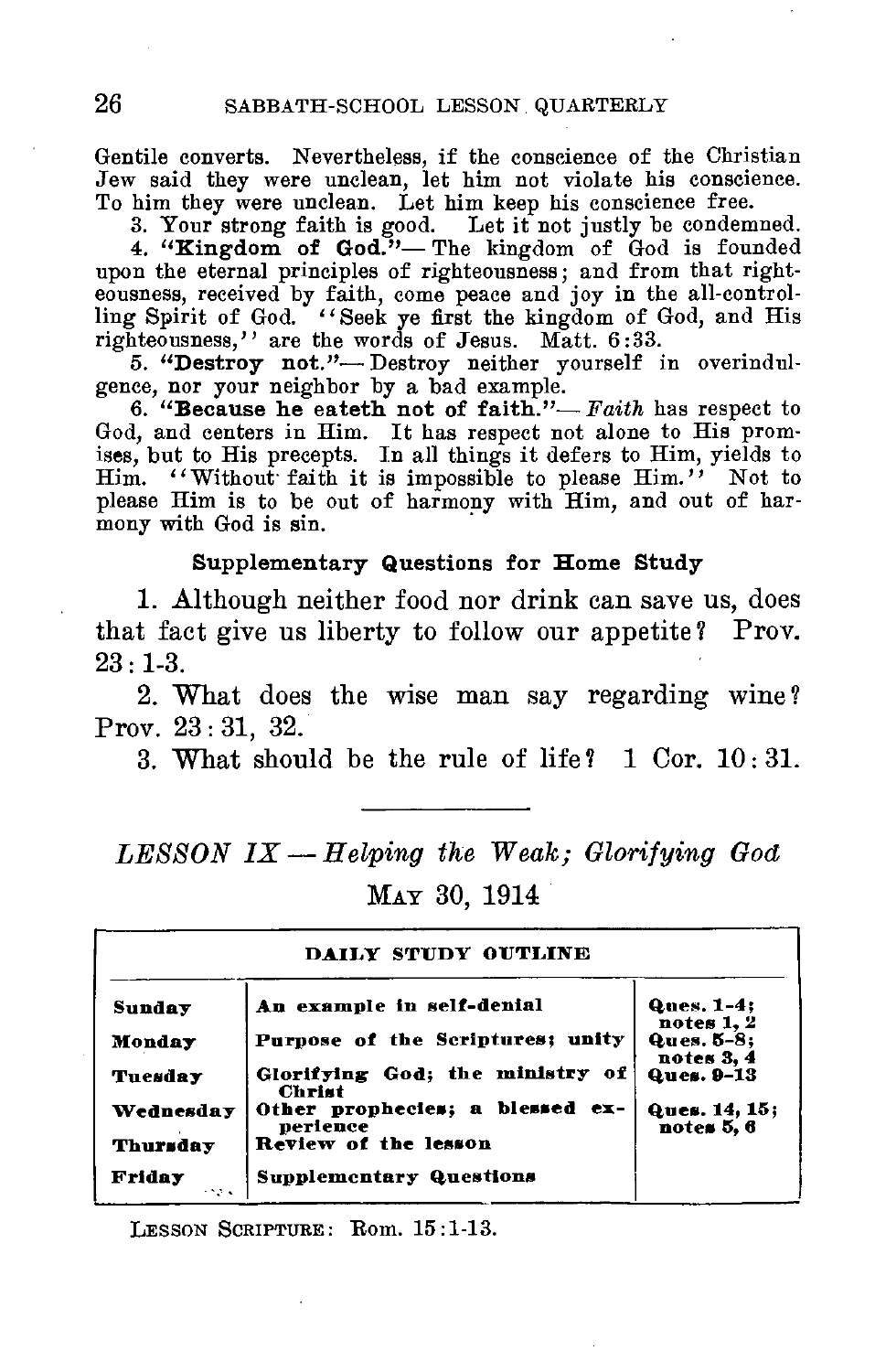#### **Questions**

1. What ought the spiritually strong to do? What ought they not to do ? Verse 1.

2. What exhortation is given us? What is the end in view? Verse 2. Note 1.

3. W hat example is given us in self-denial for others ? Verse 3, first part. Compare Matt. 16: 24.

4. What prophecy of Christ is quoted in support of this? Verse 3, last part; Ps. 69 : 9. Note 2.

5. What does the apostle declare concerning all the written Scriptures? Rom. 15:4, first clause.

6. What is the great purpose expressed for which they were written ? Verse 4, last clause. Note 3.

7. What prayerful exhortation does the apostle utter? Verse 5. Note 4.

8. What will be the result of this unity? Verse 6.

9. What further exhortation does the apostle give ? Verse 7.

10. For what was Jesus our Lord a minister to the Hebrews ? Verse 8.

11. How much farther did His ministration reach? Verse 9, first part.

12. What scripture is quoted in proof of this? Verse. 9, last part. Compare Ps. 18: 49.

13. What other scripture is quoted to show that the good tidings must come to the Gentiles ? Rom. 15 : 10. Compare Deut. 32: 43.

14. What further prophecies of our Lord are quoted? Rom. 15 : 11, 12. Compare Ps. 117: 1; Isa. 11: 10. Note 5.

 $\frac{1}{2}$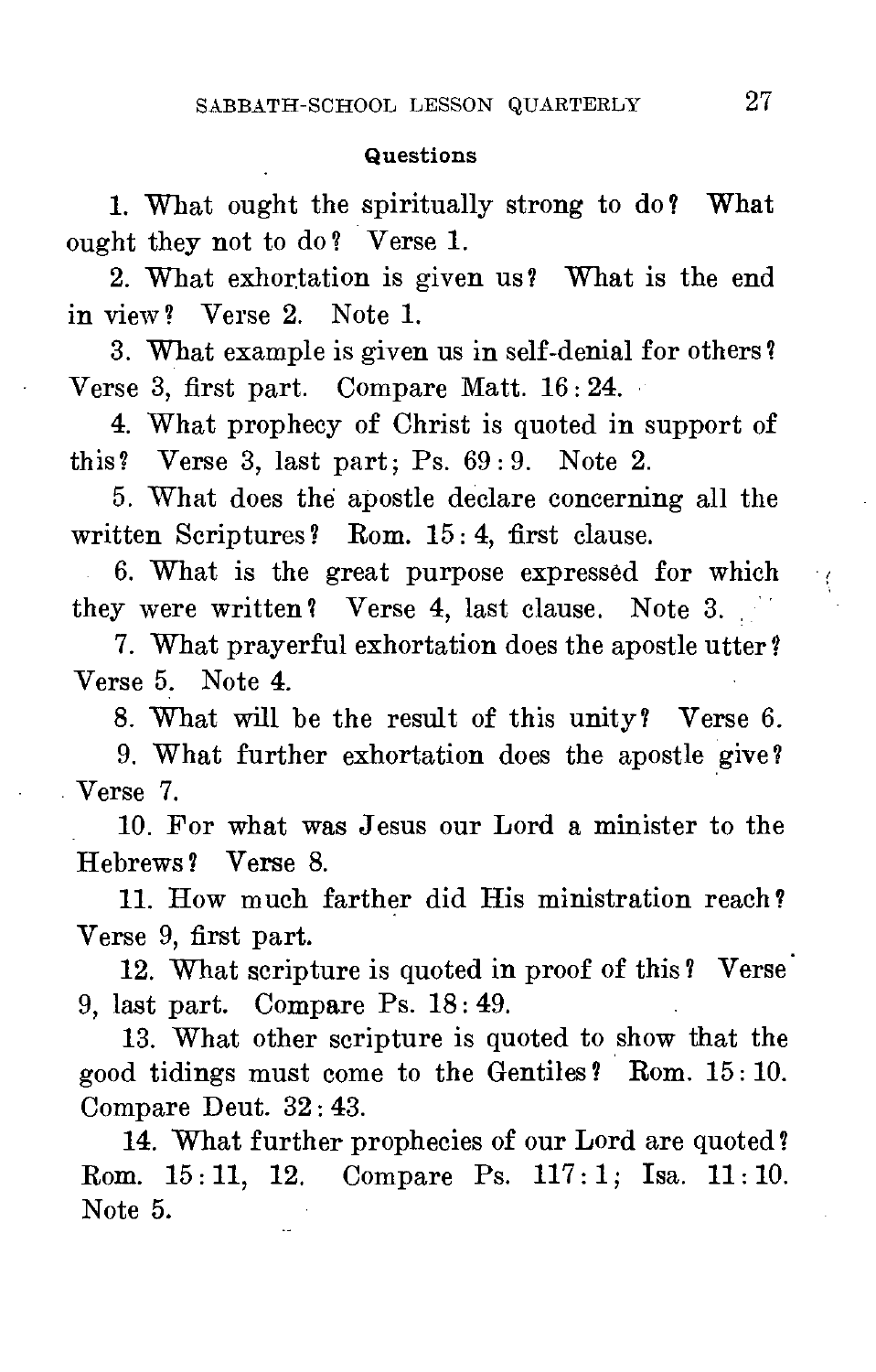15. For what blessed experience in God's children does the apostle pray? Verse 13. Note 6.

#### **Notes**

**1. "Please his neighbor."—** Not to that neighbor's hurt, but to that neighbor's good. The Christian is to upbuild his neighbor. That is one of the purposes of the gifts. Eph. 4:12. This is the law of God's kingdom,— every one in his appointed place, every one working for all others, and each served by all, blessed by all. Only love can do this.

**2. "It is written."—** The words quoted from this psalm are addressed to the Father, not to man. But they show that Jesus, while doing the Father's work, bore in His own person all the reproaches that men had cast upon the Father. They show that Jesus pleased not Himself.

**3. "Through patience and comfort of the Scriptures."—** Through the patience and comfort which the Scriptures give, hope is born and confirmed in the hearts of the children of faith. "The expression, 'Whatsoever things were written aforetime,' applies to the *whole ancient Scriptures* (the Old Testament), not to the prophetic parts only."— *Alford.* 

4. Dwell on the clauses of the text  $-$  'the God of patience," the long-suffering God; "the God of . . . consolation," the comforting God; "like-minded one toward another," to build one another up; not according to the world, or our own limited, imperfect way, but "according to Christ Jesus." Then will God indeed be glorified.

5. The praise given to God shows how far His salvation extended, and it included both Jew and Gentile. It all centers in the Root, our blessed Lord.

**6. "The God of hope."—** The God of patience, or long-suffering, is also the God of hope, the One from whom all our hopes spring, in whom they all center. The inspired prayer is God's promise to the children of faith. He will fill the believer with all joy and peace, that hope may abound. The power through which this is accomplished is that of the Holy Spirit.

#### **Supplementary Questions for Home Study**

What are some of the promises made to the fathers? How many things do they include? See Gen.  $12:2, 3$ ; 13 : 14, 15; 17 : 1-8 ; 22 : 16-18 ; Rom. 4 : 13 ; Acts 24 : 14, 15 ; Heb. 11 : 8-16 ; Gal. 3 : 29.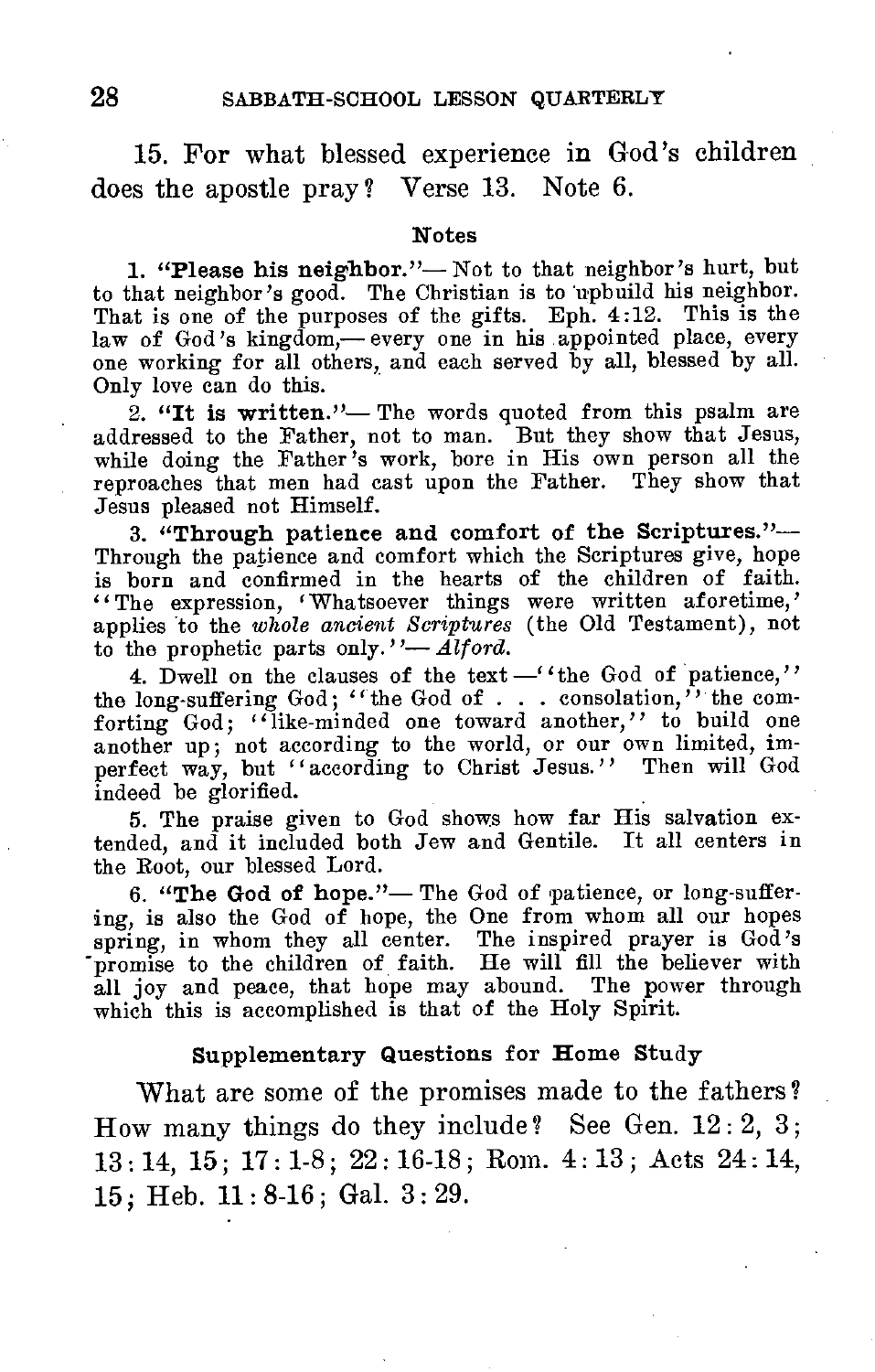#### SABBATH-SCHOOL LESSON QUARTERLY 29

## *LESSON X — Ministering God's Blessings*

#### JUNE 6, 1914

| DAILY STUDY OUTLINE       |                                                                                       |                                   |
|---------------------------|---------------------------------------------------------------------------------------|-----------------------------------|
| Sunday                    | Paul's regard for the Roman be-<br>lievers; his duty to them                          | <b>Ques. 1-3</b>                  |
| Monday                    | The apostle's ministry                                                                | <b>Ques. 4-7</b>                  |
| Tuesday                   | Hindrances and desires                                                                | Ques. 8-11;<br>note 1             |
| Wednesday                 | The apostle's pians                                                                   | <b>Ques. 12-16:</b><br>notes 2, 3 |
| Thursday<br><b>Friday</b> | His request of the brethren<br>Review of the lesson<br><b>Supplementary Questions</b> | Ques. 17-21;<br>note 4            |

LESSON SCRIPTURE: Rom. 15 :14-33.

#### **Questions**

1. Of what three things was Paul persuaded of the Roman believers? Verse 14.

2. How only could they be filled with all goodness and knowledge? Gal.  $2:20$ .

3. What did the apostle feel it necessary to do ? Rom. 15 : 15.

4. What kind of work did God expect of him ? Why? Verse 16.

5. In thus serving God, in whom might he glory? Verse 17.

6. Of what things only would he speak? Verse 18.

.7. How was the power of God manifest through hini? What was the result? Verse 19.

8. What was he ever anxious to do? Verse 20. Note 1.

9. What scripture evidently urged Paul thus to work ? Verse 21. Compare Isa. 52 : 15.

10. What did his work in new fields prevent him from doing? Rom.  $15:22$ .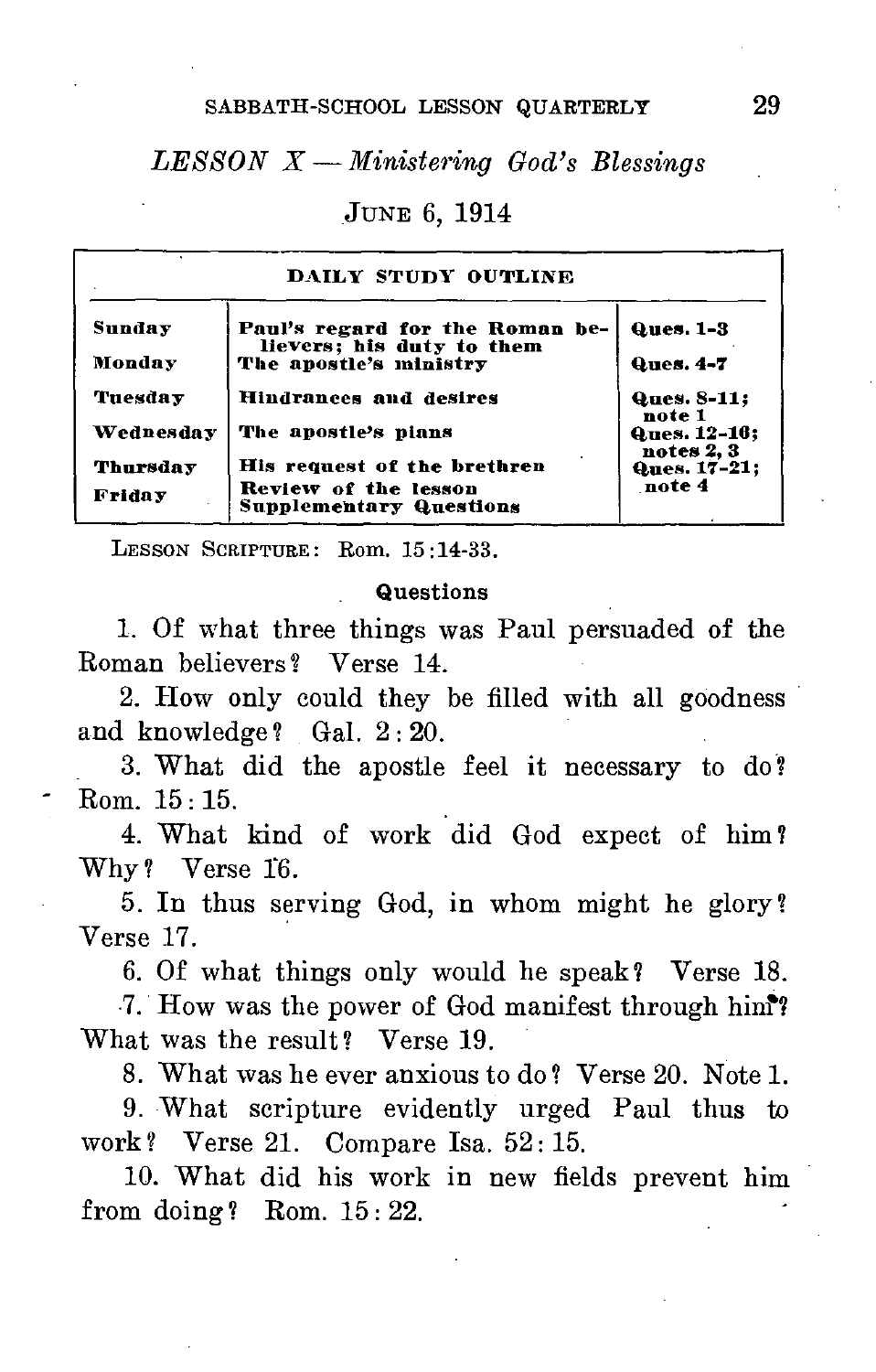11. What did he say of his present field of labor ? What did he long for? Verse 23.

12. What did the apostle conditionally promise? For what did he hope? Verse 24. Note 2.

13. What was he then purposing to do ? For what purpose ? Verse 25. Compare Acts 19 : 21; 20 : 22 ;  $124 \cdot 17$ .

14. What contributions did he expect to take with him ? Rom. 15:26. Compare 2 Cor. 9:1, 2.

15. With what spirit had the contributions been made? Rom. 15:27, first clause. Compare 2 Cor. 9: 11, 12.

16. What mutual obligation did the apostle mention ? Rom. 15: 27, last part. Note 3.

17. After Paul had been to Jerusalem, what did he purpose to do? Verse 28.

18. In what fulness of blessing did he expect to come to them? Verse 29.

19. What did he earnestly ask the brethren to do ? Verse 30.

20. For what four things did he wish them to pray ? Verses 31, 32.

21. What benediction did he pronounce upon them ? Verse 33. Note 4.

#### **Notes**

• 1. "Another man's foundation."- Paul wanted proof from God for his own labors. He did not care or dare to speak of others' work, but only of his own. Verse 18. He would lay but the one foundation, Christ Jesus. 1 Cor. 3:11. Much of the success of many evangelists is in building on the foundation laid by devoted souls who have preceded them. Nearly all apostates who have "greater light" tarry around churches, endeavoring to split them, instead of working, and teaching the new theories which they hold as light, in the new fields.

2. **"Journey into Spain."— It** is a matter of dispute among scholars as to whether the great apostle ever visited Spain. Such,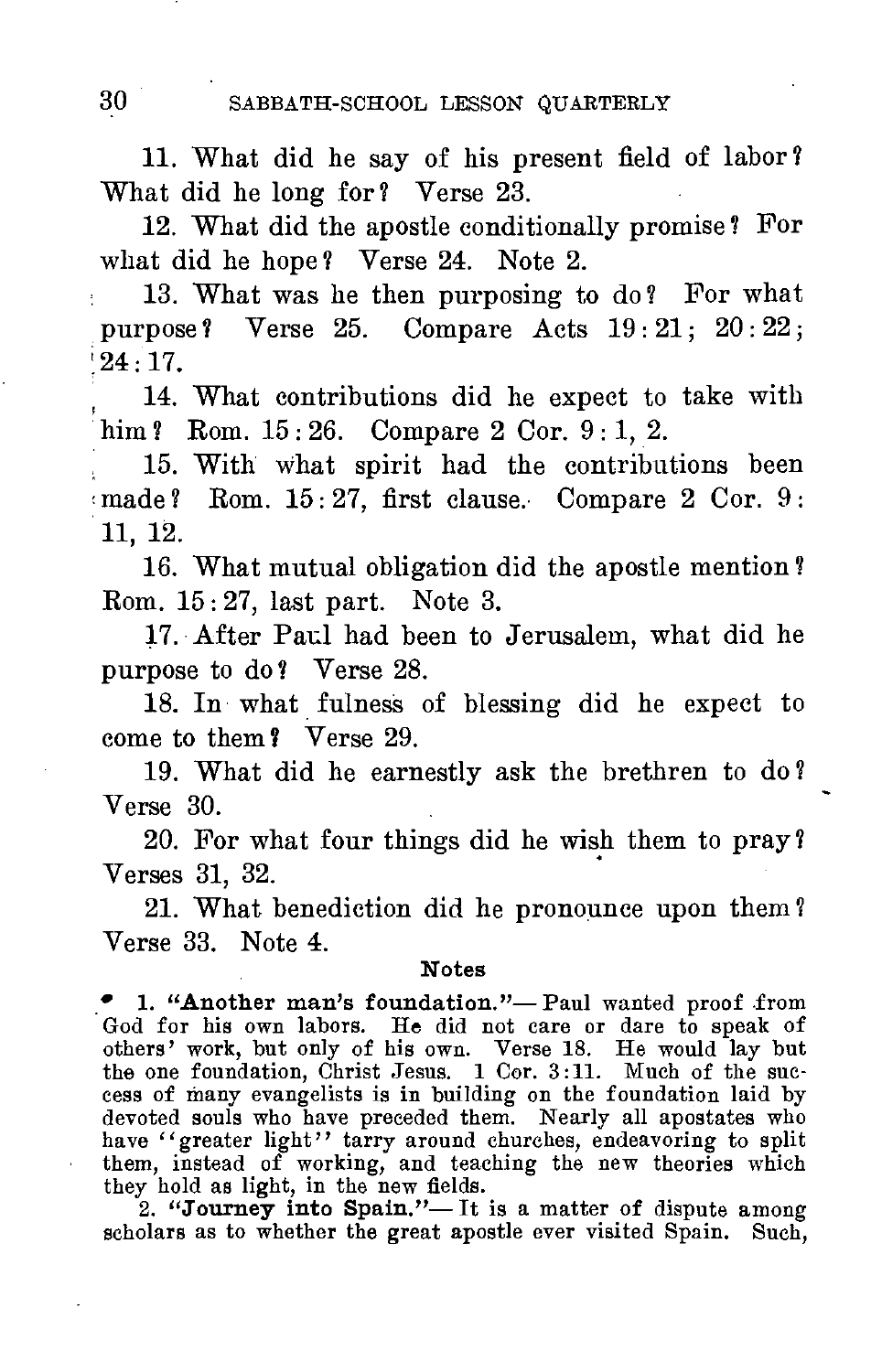he tells us, was his intention. He did visit Rome, but under far different circumstances from those he had planned. Yet with him it was well. Rom. 8:28.

3. "Debtors they are."— The world looks upon the spiritual blessings lightly, upon the temporal as of far greater value. Yet the temporal things perish with the using, the spiritual things are eternal. Would that God's gifts might be better and more strongly appreciated. We would then see that even our temporal things are increased by them.

4. "Peace."— In turbulent Rome, God's children had need of peace. In this turbulent world, how much we need the "God of peace" at all times! But this is the legacy which the blessed Saviour left for His people here in the world. John 14:27.

#### **Supplementary Questions for Home Study**

1. What mighty wonders is God's gospel now working?

2. What is the mightiest miracle it has wrought in you?

3. What power is manifest in this scripture? 2 Cor.  $5 \cdot 17$ .

# *LESSON XI — Greetings and Unitu* JUNE 13, 1914

| DAILY STUDY OUTLINE |                                        |                          |
|---------------------|----------------------------------------|--------------------------|
| Sunday              | Phebe commended                        | Ques. 1, 2;<br>note 1    |
| Monday              | Priscilla and Aquila                   | Ques. 3, 4;<br>note 2    |
| Tuesday             | Other workers mentioned                | Ques. 5-8:<br>notes 3, 4 |
| Wednesday           | A warning against deceivers            | Ques. 9, 10:<br>note 5   |
| Thursday            | Words of courage to the be-<br>lievers | Ques. 11, 12;<br>note 6  |
| Friday              | Review of the lesson                   |                          |

LESSON SCRIPTURE: Rom. 16:1-20.

#### **Questions**

**1.** Whom did Paul commend to the church at Rome? Verse 1. Note 1.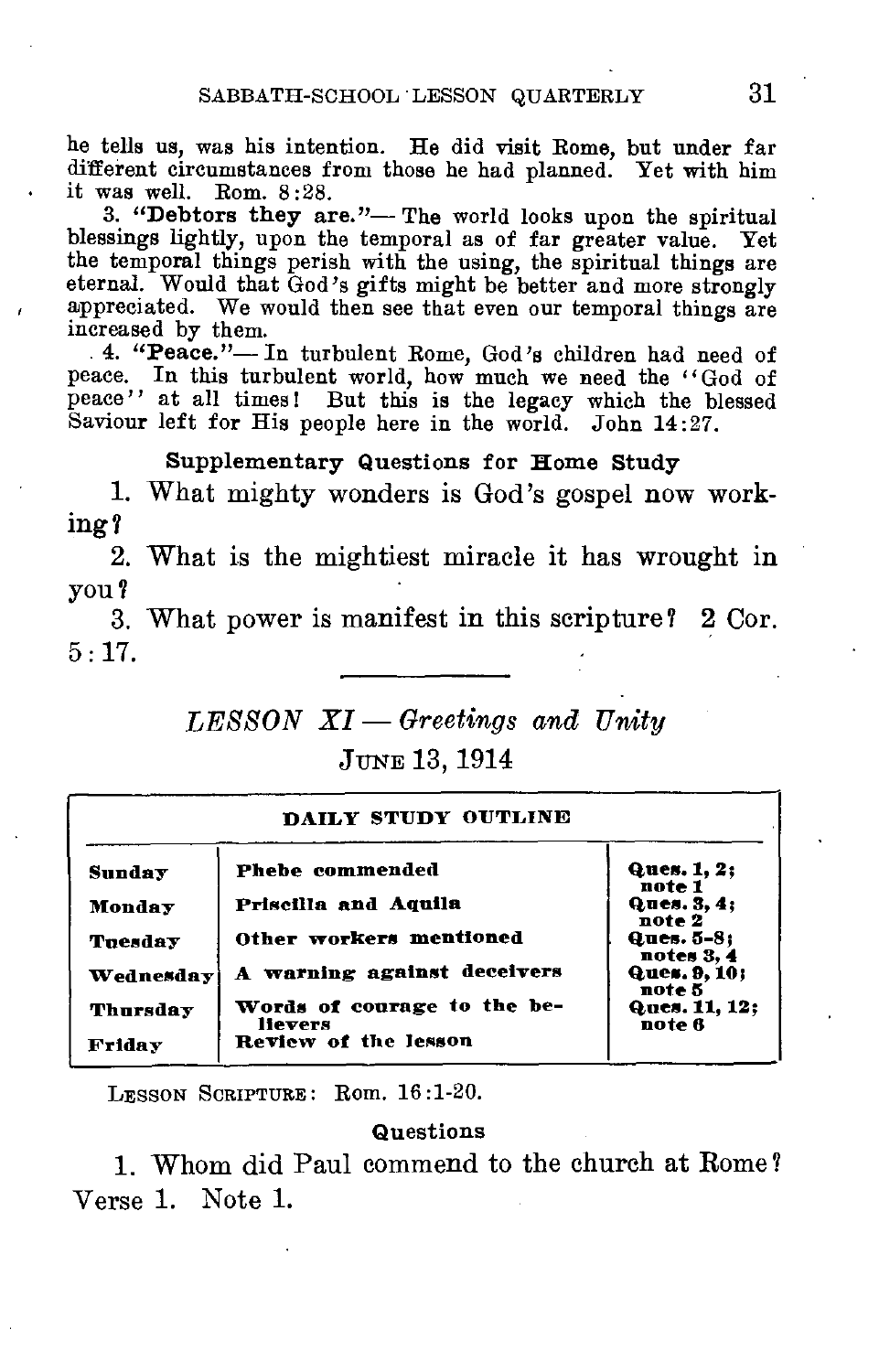2. What did he ask them to do for her ? Why ? Verse 2.

3. What two other laborers does Paul next name ? Verse 3. Note 2.

4. What reasons does he give as to why they were worthy of honor? Verse 4.

5. Who are next mentioned? Verses 5-7. Note 3.

6. What other workers unknown to us does he name? Verses 8-15. Note 4.

7. Against what class did the apostle warn the church? Verse 17.

8. What were the characteristics of these persons ? Verse 18. Compare Phil. 3 : 19.

9. What could he say of the church in Rome ? Rom. 16: 19, first part. Note 5.

10. Yet while the apostle rejoiced in this, what did he wish? Verse 19, last part.

11. What assurance of triumph does the apostle give them? Verse 20, first part. Note 6.

12. What benediction does he pronounce upon them ? Verse 20, last part.

#### Notes

1. "Cenchrea" was the eastern part of Corinth, about nine miles distant. It seems to have been a town of considerable importance in thd apostle's day. It is now known as Kichries. Phebe was a servant, or deaconess, at Cenchrea, and may well have been the bearer of this epistle. Pliny, in his letter to the emperor Trajan, speaks of two Christian handmaids whom he tortured, and whom he declares were called *ministræ*, or deaconesses.

2. Priscilla and Aquila were among the strong lay helpers of the gospel. Priscilla seems to have been the more prominent, as her name is sometimes mentioned first. Paul first met them at Corinth. Acts 18:2. They were natives of Pontus, and went with Paul to Ephesus. Here they instructed Apollos in the truth. They then went to Rome, and later returned to Ephesus. They had gathered in Rome a church which met in their own house.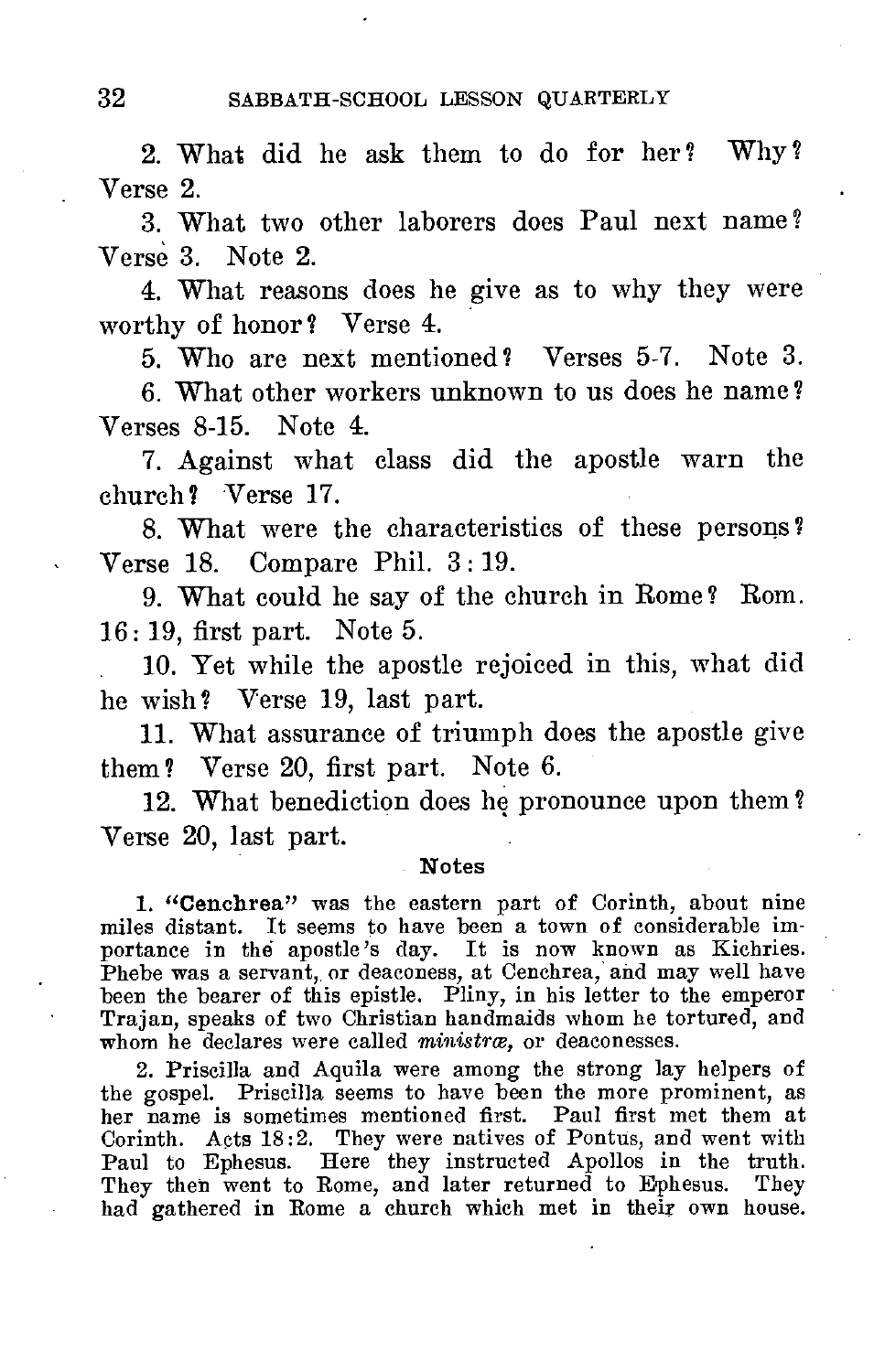3. Epænetus, according to the Revised Version, was of Asia instead of Achaia. We know naught of these persons only as they are here mentioned by the apostle. It was good to know that Paul had relatives in Rome, who accepted the truth before he did, consequently were known to the apostles. Junia was probably the wife of Andronicus.

4. Of this list of Christians (verses 8-15) we know naught, save that Rufus is supposed to be the son of Simon of Cyrene. Mark 15:21. The mother of Rufus seems also to have been like a mother to Paul, one of the mothers whom Paul found by following Christ. Mark 10:29, 30. But all God's unknown workers are recorded on high. The mention of these shows how Paul regarded individually his personal helpers.

5. Rome was then the center of the world. All information went out more readily from Rome to all parts of the empire than from any other center. Churches elsewhere became greatly interested in the believers who were under the shadow of the palace of the Cæsars. The apostle did not wish them to be wise in wickedness, but to know naught of it. We do not need to study counterfeits to know the genuine, but we do need to know the genuine that we may discern at once the counterfeit.

6. A renewal, in promise, of the prophecy made 4,000 years before. Gen. 3:15. At the very longest, the triumph of evil will soon be over. The light afflictions are for a moment, the triumph is an eternal weight of glory. 2 Cor. 4:17.

#### *LESSON XII —The Obedience of Faith*

JUNE 20, 1914

| DAILY STUDY OUTLINE |                                               |                                  |
|---------------------|-----------------------------------------------|----------------------------------|
| Sunday              | <b>Salutations</b>                            | Ques. 1-3:                       |
| Monday              | Benediction; believers established            | notes 1, 2<br><b>Ques. 4-7</b>   |
| Tuesday             | A mystery                                     | Ques. 8-10:                      |
| Wednesday           | The mystery revealed                          | note 3<br>Ques. 11-14:           |
| <b>Thursday</b>     | Obedience made possible; the<br>closing verse | note 4<br>Ques. 15-17:<br>note 5 |
| Friday              | Review of the lesson                          |                                  |

LESSON SCRIPTURE: Rom. 16:21-27.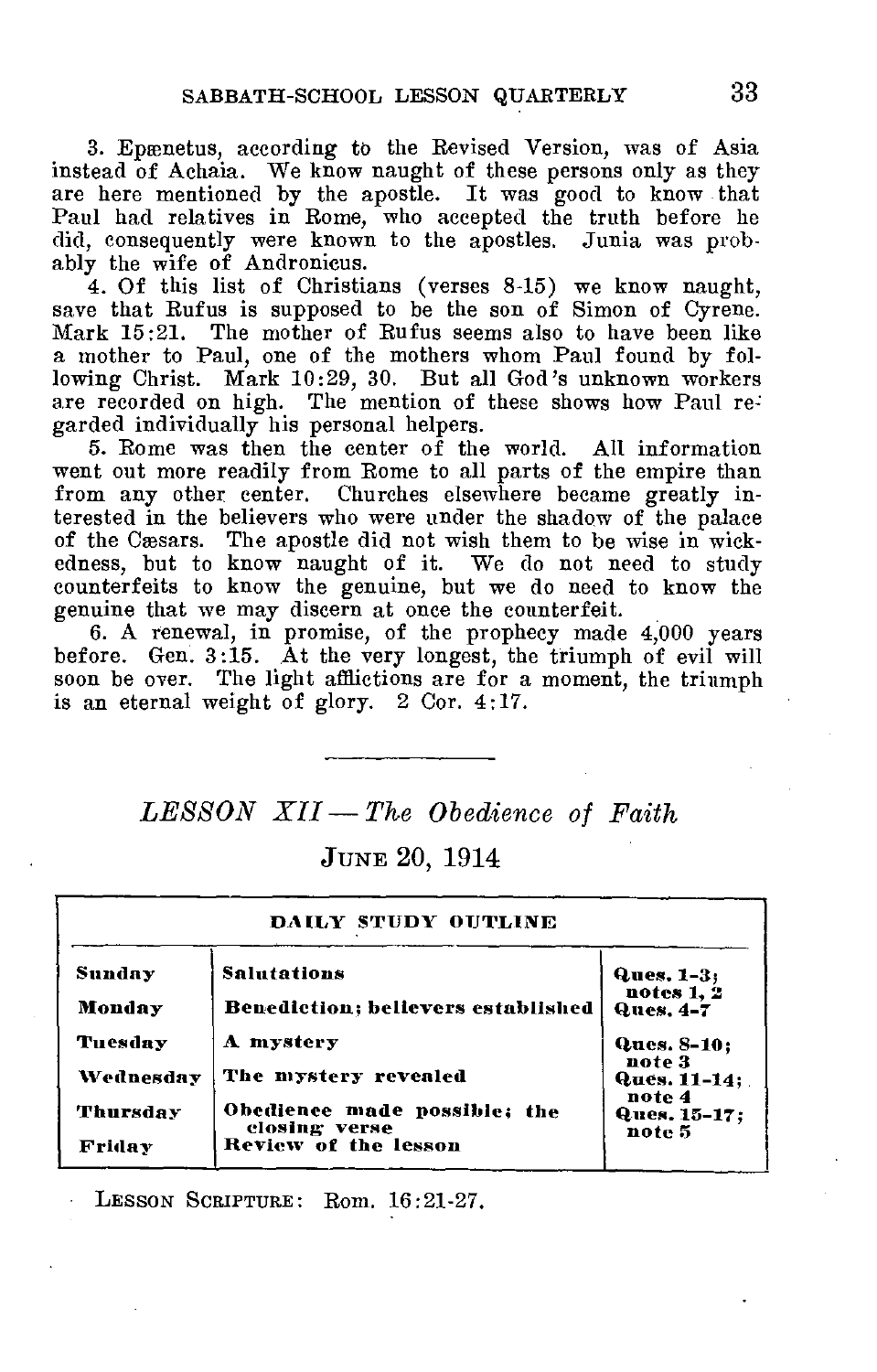#### Questions

1. What fellow worker and friend of Paul sent greeting to the church at Rome? Verse 21. Note 1.

2. Who wrote the epistle for Paul? What did he say ? Verse 22.

3. What others sent salutations ? Verse 23. Note 2.

4. What benediction did the apostle repeat? Verse 24.

5. What did he say God is able to do? Verse 25, first clause.

6. By what are we established?  $2$  Chron.  $20:20$ ; Heb. 13 : 9.

7. According to what does God establish us ? Rom. 16: 25, last part.

8. How was the mystery kept in times past? Verse 25, last part. Note 3.

9. In what sense was the gospel kept secret? Eph.  $3:5, 6.$ 

10. What had been the condition of the unbelieving Gentile world? Eph. 2:12.

11. When and in whom was the mystery of the gospel made fully manifest? Rom. 16 : 26, first clause. Compare John 1:14.

12. By what is it made known to us ? Rom. 16 : 26, second clause.

13. According to what is this mystery made known ? To whom? Verse 26, third clause.

14. For what purpose is it made known ? Verse 26, last part. Note 4.

 $15.$  How only is obedience possible? Gal.  $5:6$ ; 1 John 5:3.

16. To whom is the glory of all this revelation ascribed? Through whom? Rom.  $16:27$ .

17. What is the closing word? Verse 27. Note 5.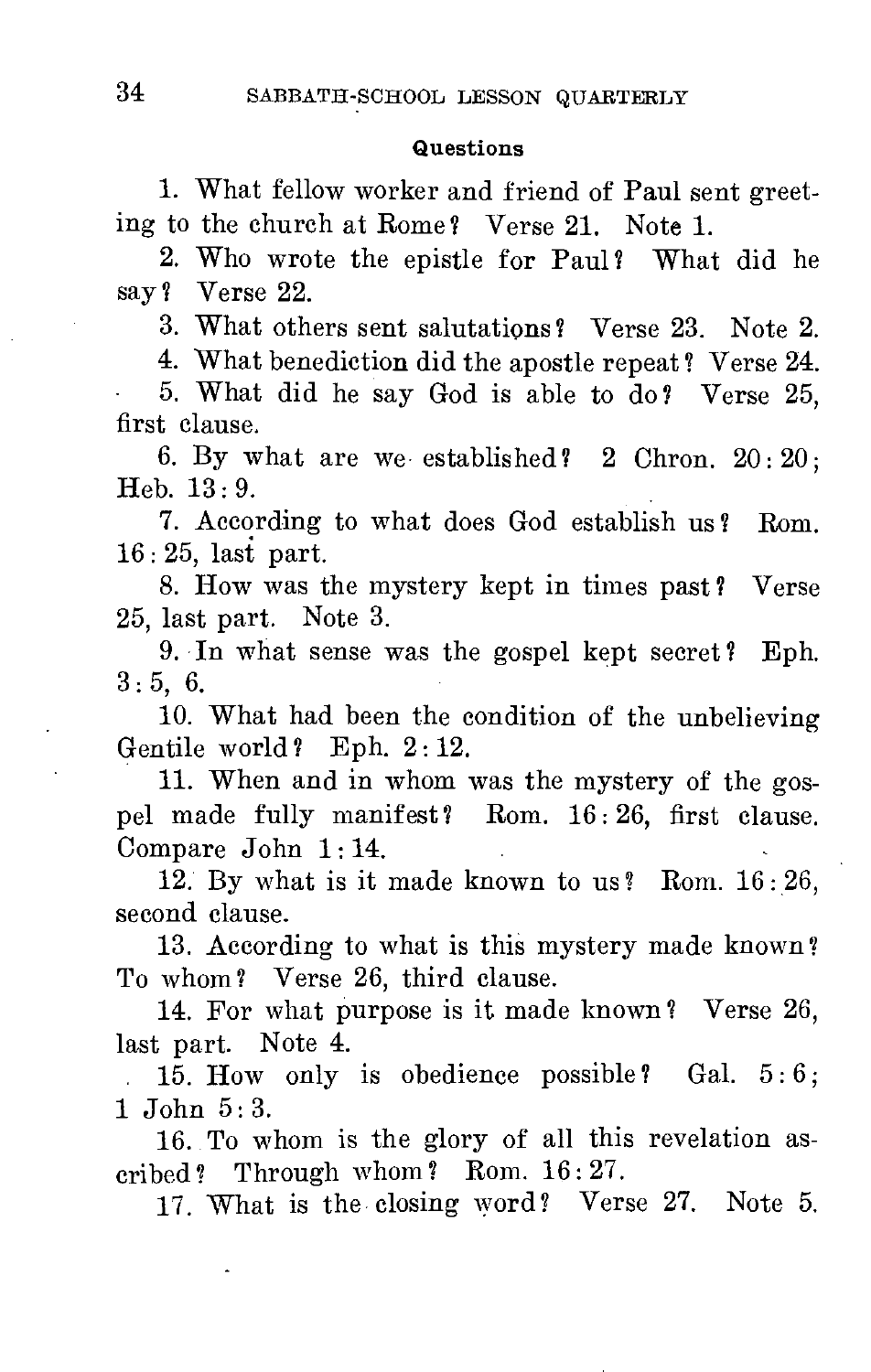#### Notes

1. Timotheus we know as Timothy, Paul's "son in the faith" and fellow worker. For Lucius see Acts 13:1; Jason, Acts 17:5; Sopater, Acts 20:4. The identity of none of these is certain, but probable.

2. Gains is mentioned in 1 Cor. 1:14 as having been baptized by Paul. The word rendered "chamberlain" seems to refer to treasurer, and it is so rendered by Alford and others. This shows that the gospel had reached high official circles.

3. God's great plan of salvation is not new. Sin did not take Him by surprise. All the efforts of Satan against the government of heaven have made more glorious God's love and mercy. The death of Jesus, designed of the evil one to destroy the kingdom of God, in God's wisdom opened up and revealed such depths of God's love as amazed the universe. The silence of the ages burst into an eternal song of praise.

4. "Obedience."— This is the purpose of the gospel. The "obedience of faith," the trusting, loving obedience of the child to a father worthy to be loved. If the gospel fails in this, it fails of its purpose. But, praise God, it never fails.

5. Amen.—<sup> $\frac{1}{4}$ </sup>Yea," "verily," "it is true." It is a Hebrew word meaning *firm, constant, certain, sure.* It affirms the truth of what is spoken. Let it be in us, all that God designs in this epistle, in Christ Jesus. For "all the promises of God in Him are yea, and in Him Amen."

#### *LESSON XIII — Review*

JUNE 27, 1914

| DAILY STUDY OUTLINE |                                                                                                               |                                     |
|---------------------|---------------------------------------------------------------------------------------------------------------|-------------------------------------|
| Sunday              | Righteousness, but how?                                                                                       | Lessons $1$ and $2-$                |
|                     | clection by grace                                                                                             | Rom. 10: 1 to 11: 18                |
| Monday              | "The fulness" of Jew and Lessons 3 and 4-                                                                     |                                     |
|                     | Gentile: a living sacrifice Rom. 11: 19 to 12: 8                                                              |                                     |
| Tuesday             | Duties and privileges: duty Lessons 5 and 6-<br>toward governments: Rom. 12: 9 to 13: 14<br>last-day warnings |                                     |
| Wednesday           | To his own master; judge Lessons 7 and 8-<br>not; the call of faith                                           | Romans 14                           |
| Thursday            | Helping the weak: glorify- Lessons $9$ and $10$ —<br>ing God; ministering God's<br>blessings                  | Romans 15                           |
| <b>Friday</b>       | Greetings and unity;<br>the obedience of faith                                                                | Lessons $11$ and $12-$<br>Romans 16 |

LESSON REVIEW, CHAPTERS 10 TO 16.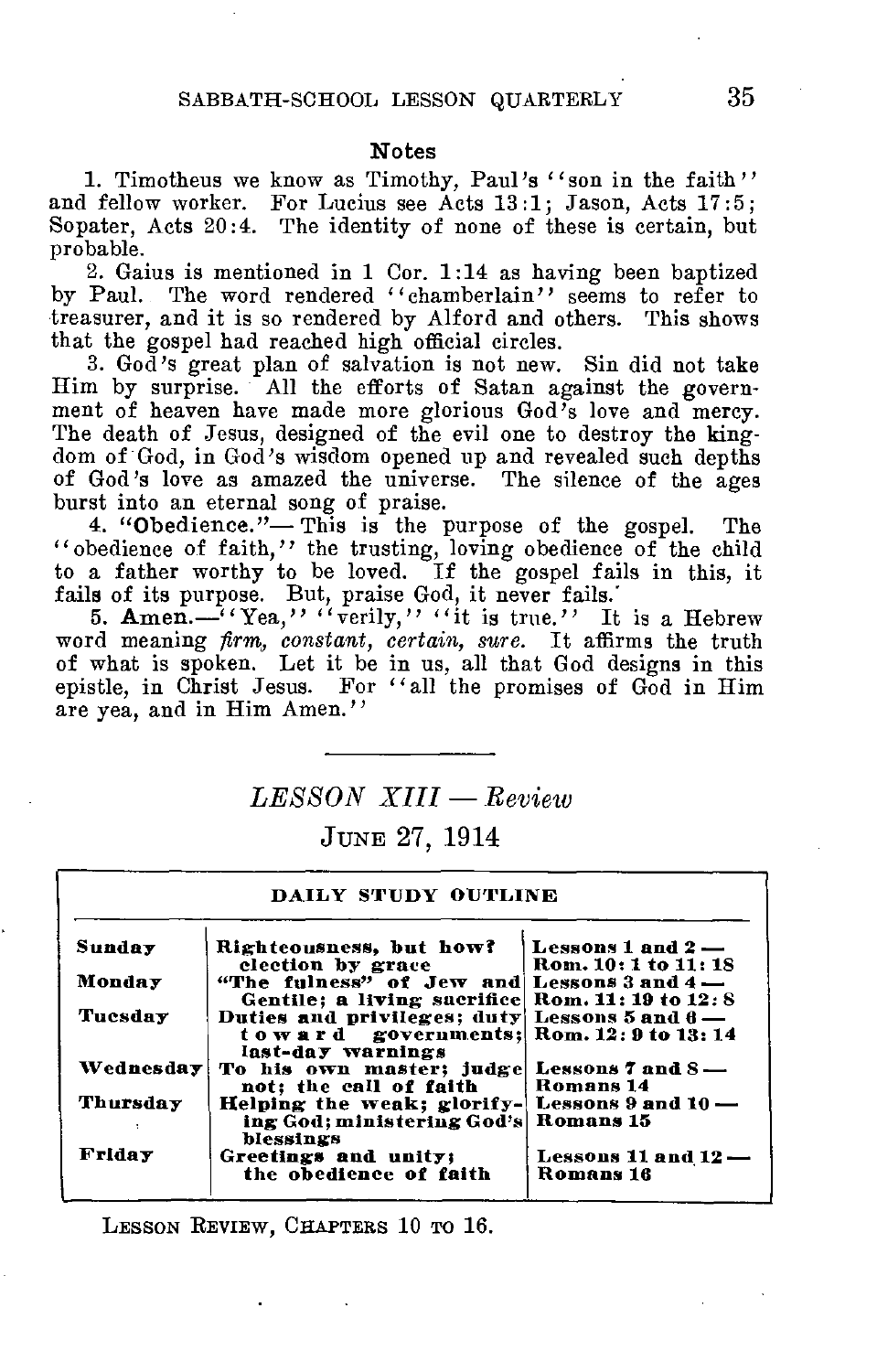#### Questions

LESSON I. Why did the Jews not find righteousness? What is the end, or object, of the law? How is the obtaining of righteousness described? To how many is it offered? Romans 10.

LESSON II. Give proof that the Lord did not cast off His people. How only do Jews or Gentiles become the true Israel of God? In whom is the fulness of both Jew and Gentile found? Rom. 11 : 1-18.

LESSON III. Why were the Hebrew branches broken off ? What assurance is given concerning the gifts and calling of God? What is said concerning the wisdom of God ? Rom. 11: 19-36.

LESSON IV. What earnest exhortation does the apostle give? How do we become members of the body? How, and for what purpose, are the gifts bestowed ? Name some of these gifts. In what order are they presented by the apostle? Rom. 12:1-8.

LESSON V. How is love manifested? To what should we cleave ? What should we abhor ? Repeat some of the injunctions of chapter 12. What should be our attitude toward an enemy? Rom.  $12:9-21$ .

LESSON VI. What should be our attitude toward civil powers? What is said of those who resist the civil authority? When the civil power interferes between us and our duty to God, what should we do? Of what is love the fulfilling? How is love summed up? What should those do who know the times? Romans 13.

LESSON VII. How should we treat those weak in the faith? What rebuke is given those who judge others? To whom is each accountable ? What is said of our in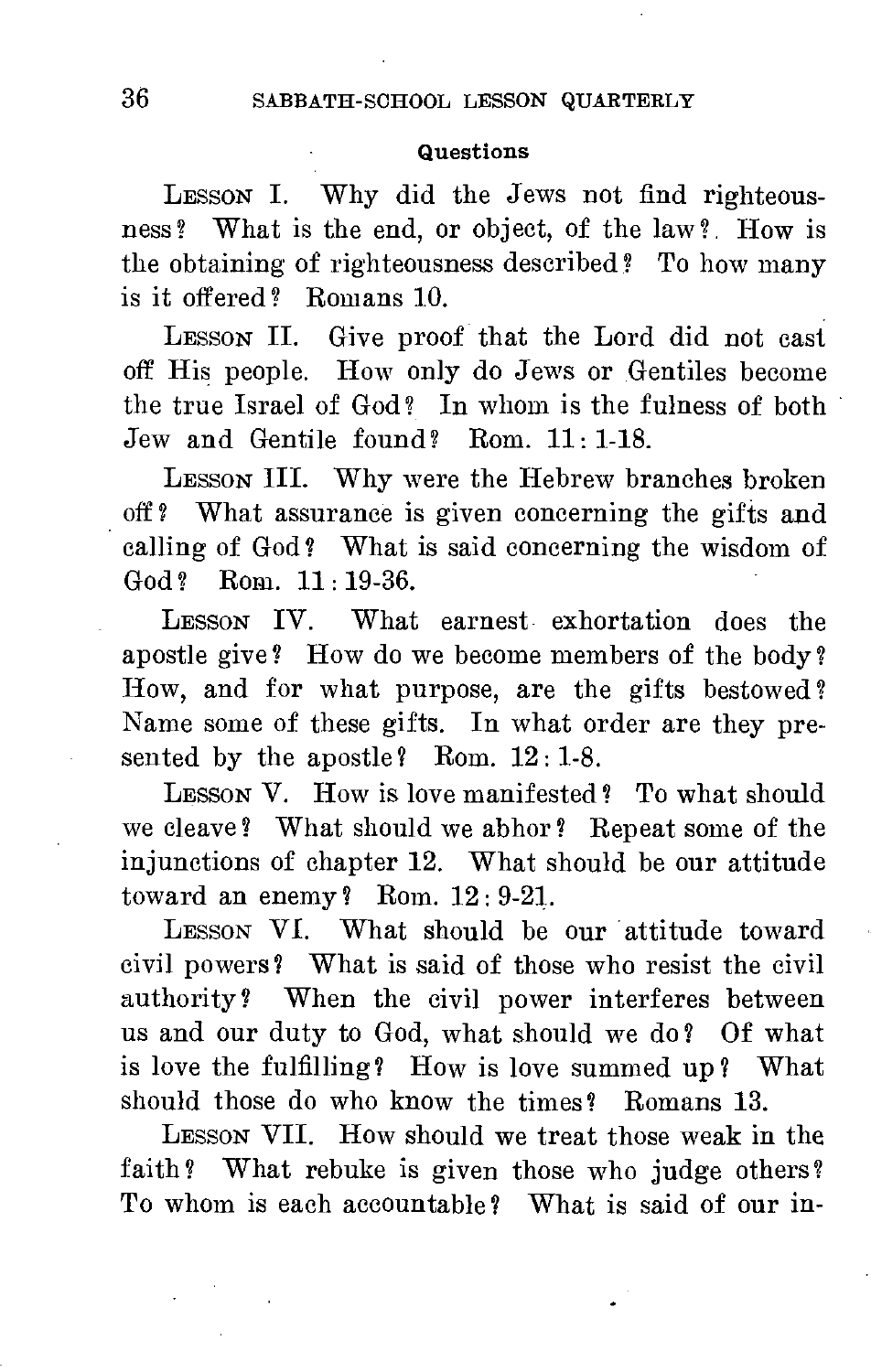fluence ? To whom do we all belong ? What did our salvation cost? Before what solemn tribunal must we all stand ? Rom. 14 : 1-12.

LESSON VIII. Of what was the apostle persuaded? In what does the kingdom of God not consist? What principles sum up the kingdom ? Who alone should be directed by our individual faith? What brings condemnation ? Rom. 14: 13-23.

LESSON IX. What should those do who are strong spiritually? For what purpose are the Scriptures written? What strong exhortation does the apostle give? What will be the result of unity? Rom.  $15:1-13$ .

LESSON X. Of what was Paul persuaded in reference to the Roman believers? Of what was he a minister? What did Paul purpose to do after he had been to Jerusalem ? What earnest exhortation did he give the brethren ? What benediction did he pronounce upon them ? Rom. 15 : 14-33.

LESSON XI. Name some of the persons commended by Paul to the church at Rome. Against what class is a warning given? Rom.  $16:1-20$ .

LESSON XII. Who wrote the epistle to the Romans .for Paul? By what are we established? What mystery is mentioned? In what sense was the gospel kept secret? How was it fully manifested? To what does the gospel bring men? Rom.  $16:21-27$ .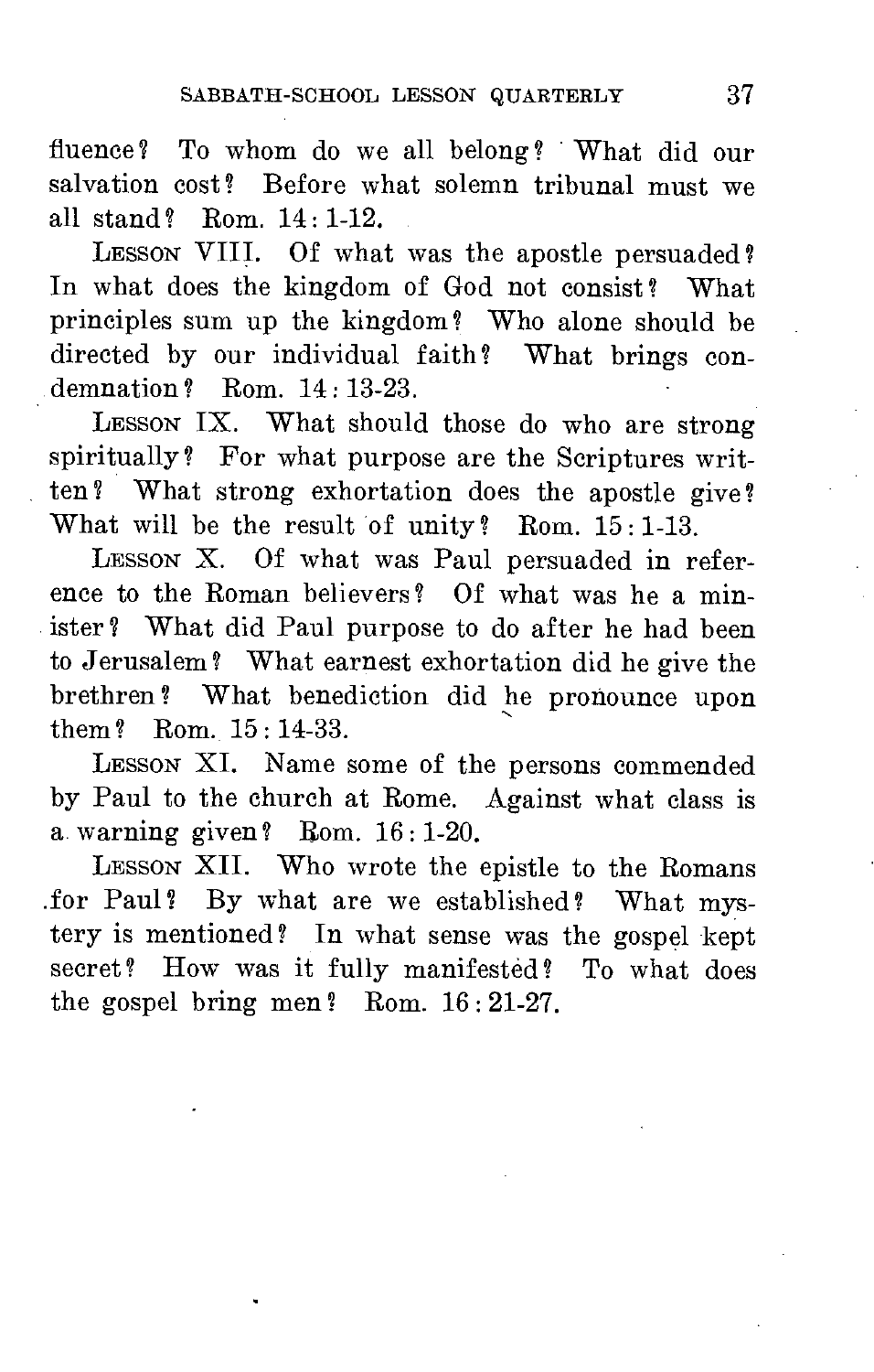A note from the editor outlining the subject-matter that will appear in the next series of the

# Signs of the Times  $\,$



HE "Signs of the Times," in its next series, will contain as interesting matter as can be secured from the best talent in the Seventh-day Adventist denomination. Our leading men, not merely in this country, but in China, Japan, India, Africa, Europe, Australia, South America, and the islands of the sea, have promised to contribute valuable articles upon various phases of our great message.

Toward the close of the present series, and extending<br>well through the next, will be issued a line of articles<br>setting forth our educational principles, in which atten-<br>tion will be called to our schools in all parts of th who are preparing to give this message to the ends of the earth will appear in connection with these articles.

In like manner there will be a series of articles giving the principles of health that we are taking to the world, together with illustrations of groups of young men and women who are training as physicians and nurses in order that they may join in the great work of giving the third angel's message.

Similar articles will present a brief history of our publishing work.

There will also be a further line of articles giving a brief account of our great missionary evangelistic work<br>and its miraculous spread into every part of the habitable globe.

The object in presenting these four lines of special articles will be to show the breadth and significance of the great world-wide movement that we call the third angel's message.

Another special feature for the next series will be a number of articles from the pen of Mrs. E. G. White on the subject of "divine healing." These articles will be a special help in dispelling the mists of Christian Science and other such kinds of spurious faith healing.

The next series begins May 1, and extends over a period of six months. From the foregoing note by the editor, the series will doubtless be one of the most interesting yet produced.

Single subscriptions, one year  $\ldots, \ldots, \ldots, \$ \$1.75<br>Single subscriptions, six months  $\ldots, \ldots, \ldots, \ldots, 90$ Single subscriptions, six months .90 Five or more copies to one address, six months, each .60 Five or more to separate addresses, six months, each

Order of your tract society.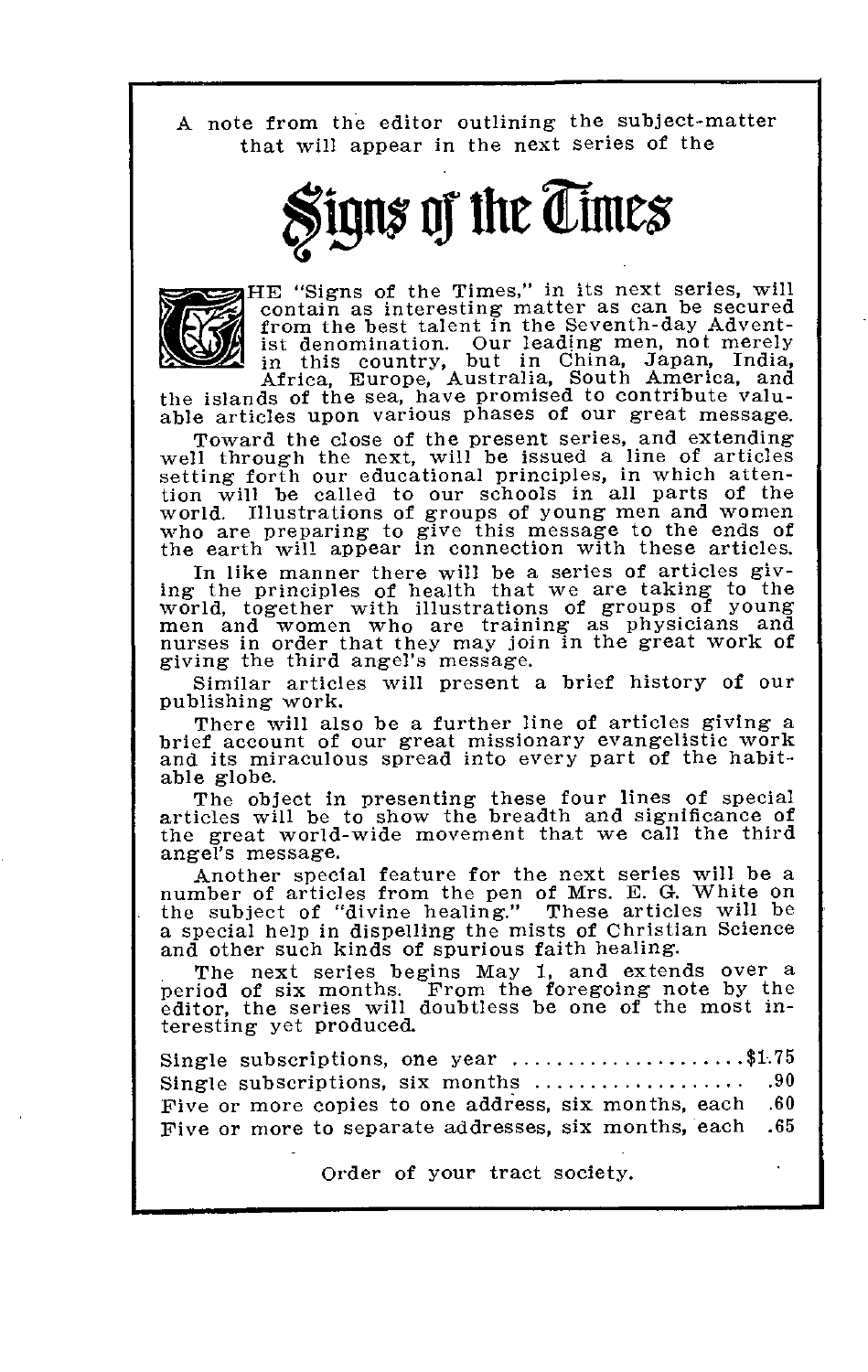

**••••••••••••••••••••••••••••••••••••••••••••••••••••••••••••••••••••••••••••••••••••••••••••••••••••••••••••••••••••••••••1** 

Every person who would understand how to meet the present-day theories of geology and evolution as opposed to the Bible story of Creation should have this book. The fundamentals of geology, and the theories taught, are presented in a most interesting way. Maps and illustrations of great sections in Montana and Alberta where geological

given.

In the closing the evidence is thor says: "And when allowed to ny in a thoroughion, testifies to truth regarding of plant and aniphysics and



chapter, where grouped, the aunow geology, give her testimoly scientific fashthe same general the great groups mal forms, like chemistry point-

ing backward along the great perspective of the ages to the same vanishing-point, already charted long ago in the Christian Bible as the birthday of the world."

247 pages, bound in strong cloth. Price \$1.25.

(Price 10% higher in Canada)

**Pacific Press Publishing Association**  Mountain View, California

ية بالمسهود والمسهود والمسهود والمسهود والمسهود والمسهود والمسهود والمساعد والمسيح المسهود والمسهود والمسهود والمس